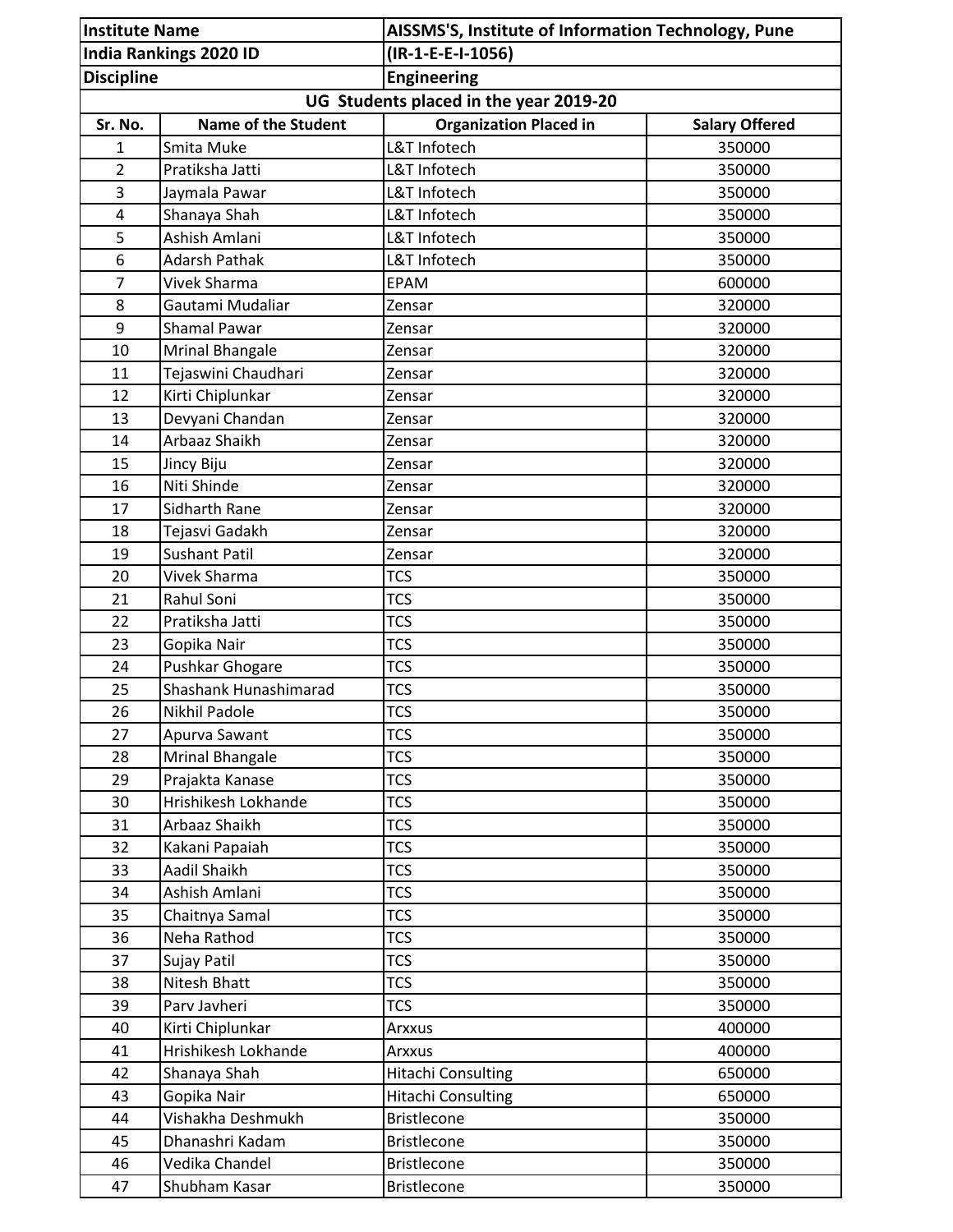| 48 | Amul Singh              | <b>Bristlecone</b>            | 350000 |
|----|-------------------------|-------------------------------|--------|
| 49 | Sneha Kulkarni          | <b>Bristlecone</b>            | 350000 |
| 50 | Aditya Banshkar         | <b>Bristlecone</b>            | 350000 |
| 51 | Nitesh Bhatt            | Bristlecone                   | 350000 |
| 52 | Nikhil Pawar            | <b>Bristlecone</b>            | 350000 |
| 53 | Rushikesh Thakur        | <b>Blazeclan Technologies</b> | 380000 |
| 54 | Vaibhav Kumar Singh     | <b>Blazeclan Technologies</b> | 380000 |
| 55 | <b>Bilal Shaikh</b>     | I Research                    | 280000 |
| 56 | <b>Harshal Divekar</b>  | <b>Birlasoft</b>              | 320000 |
| 57 | Abhijeet Dhamdhere      | <b>Birlasoft</b>              | 320000 |
| 58 | Shekhar Bhorade         | <b>Birlasoft</b>              | 320000 |
| 59 | Maariyaah Sayyad        | <b>Birlasoft</b>              | 320000 |
| 60 | Mrunali Waghmare        | <b>Birlasoft</b>              | 320000 |
| 61 | Prajakta Apte           | <b>Birlasoft</b>              | 320000 |
| 62 | <b>Nikul Patel</b>      | Enzigma Soft. Pvt. Ltd.       | 300000 |
| 63 | <b>Nitesh Bhatt</b>     | <b>NTT Data Services</b>      | 350000 |
| 64 |                         |                               | 340000 |
|    | Yash Sandipkumar Neriya | Atos Syntel                   |        |
| 65 | Sharma Geetanshi        | Atos Syntel                   | 340000 |
| 66 | K Venkat Shrikant Babu  | Atos Syntel                   | 340000 |
| 67 | Kaustubh Kailas Wagh    | Atos Syntel                   | 340000 |
| 68 | Nikhil Vilas Padole     | Atos Syntel                   | 340000 |
| 69 | Nikhil N Jagallo        | Atos Syntel                   | 340000 |
| 70 | Aditya Banshkar         | <b>FIS Global</b>             | 521000 |
| 71 | Gautami Mudaliar        | <b>FIS Global</b>             | 521000 |
| 72 | Geetanshi Sharma        | <b>FIS Global</b>             | 521000 |
| 73 | Jaymala Pawar           | <b>FIS Global</b>             | 521000 |
| 74 | Jincy Biju              | <b>FIS Global</b>             | 521000 |
| 75 | Mrinal Bhangale         | <b>FIS Global</b>             | 521000 |
| 76 | sayali jawade           | <b>FIS Global</b>             | 521000 |
| 77 | Shekhar Bhorade         | <b>FIS Global</b>             | 521000 |
| 78 | Siddharth Rane          | <b>FIS Global</b>             | 521000 |
| 79 | Tejasvi Gadakh          | <b>FIS Global</b>             | 521000 |
| 80 | Vaibhav Singh           | <b>FIS Global</b>             | 521000 |
| 81 | Vishakha Deshmukh       | <b>FIS Global</b>             | 521000 |
| 82 | Shedge Abhijit          | Tech Mahindra                 | 325000 |
| 83 | Patil Rupali            | <b>Tech Mahindra</b>          | 325000 |
| 84 | Bhandari Shraddha S.    | Cognizant                     | 400000 |
| 85 | Jagallo Nikhil N.       | Cognizant                     | 400000 |
| 86 | Bhonkar Hitesh M.       | Cognizant                     | 400000 |
| 87 | Jawade Sayali S.        | Cognizant                     | 400000 |
| 88 | Dike Aarti P.           | Cognizant                     | 400000 |
| 89 | Kalamkar Pratiksha      | Cognizant                     | 400000 |
| 90 | Hongekar Suman S.       | Cognizant                     | 400000 |
| 91 | Padole Nikhil           | <b>IBM</b>                    | 465000 |
| 92 | <b>Bhatt Nitesh</b>     | <b>IBM</b>                    | 465000 |
| 93 | Chaudhari Tejaswini     | <b>IBM</b>                    | 465000 |
| 94 | Vivek Sharma            |                               | 662000 |
| 95 |                         | Winjit Technologies           |        |
| 96 | Amul Singh              | Winjit Technologies           | 662000 |
|    | Harshal Himmat Divekar  | Infosys                       | 360000 |
| 97 | Shubham Milind Kasar    | Infosys                       | 360000 |
| 98 | Prajakta Prakash Kanase | Infosys                       | 360000 |
| 99 | Neha Suresh Rathod      | Infosys                       | 360000 |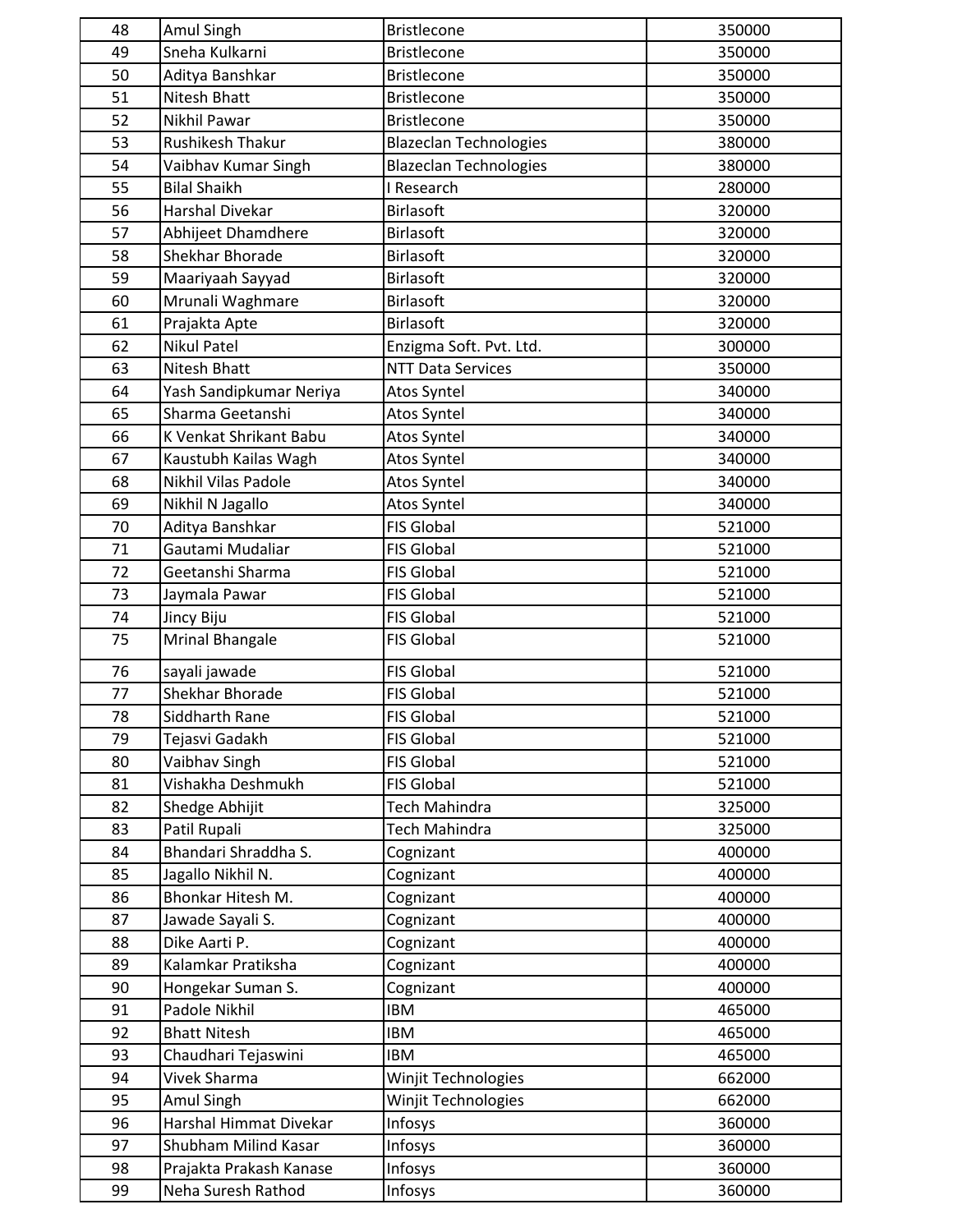| 100 | Kharche Meghna Nitin               | <b>FIS Global</b>                 | 521000  |
|-----|------------------------------------|-----------------------------------|---------|
| 101 | Krishna Dhannawat                  | <b>Square Yards</b>               | 416000  |
| 102 | <b>Abhishek Patil</b>              | Extramarks                        | 1240000 |
| 103 | Sonawane Harshwardhan              | Amazon                            | 400000  |
| 104 | Nadaf Sohail                       | Amazon                            | 400000  |
| 105 | Mrunal Prakashsingh Pardeshi       | Infosys                           | 360000  |
| 106 | Rutuja Shinde                      | Teradata                          | 390000  |
| 107 | Rutuja R. Sonawane                 | Mphasis Ltd.                      | 180000  |
| 108 | Vishal C. Batheja                  | Mphasis Ltd.                      | 180000  |
| 109 | Mrunali Waghmare                   | Concentrix                        | 300000  |
| 110 | Venkata Babu                       | Concentrix                        | 300000  |
| 111 | Gunjan Kshirsagar                  | Concentrix                        | 300000  |
| 112 | Ajinkya Babar                      | <b>Quality Kiosk Technologies</b> | 300000  |
| 113 | Vithal Karad                       | <b>Quality Kiosk Technologies</b> | 300000  |
| 114 | Maryann Thomas                     | <b>Quality Kiosk Technologies</b> | 300000  |
| 115 | Aishwarya Borate                   | <b>Quality Kiosk Technologies</b> | 300000  |
| 116 | Aamale Nitin Bhausaheb             | <b>Quality Kiosk Technologies</b> | 300000  |
| 117 | Dhamdhere Abhijeet Pradeep         | Jaro Group                        | 1202000 |
| 118 | Shubham Basagare                   | <b>Tudip Technologies</b>         | 300000  |
| 119 | Rahul Soni                         | Concentrix                        | 300000  |
| 120 | Abhijit Shedge                     | Concentrix                        | 300000  |
| 121 | Pratik Angre                       | Concentrix                        | 300000  |
| 122 | Ashish Amlani                      | NTT Data                          | 350000  |
| 123 | Parv Javheri                       | NTT Data                          | 350000  |
| 124 | <b>Shamal Pawar</b>                | NTT Data                          | 350000  |
| 125 | Smita Muke                         | <b>NTT Data</b>                   | 350000  |
| 126 | <b>Sushant Patil</b>               | NTT Data                          | 350000  |
| 127 | Venkata Babu                       | <b>NTT Data</b>                   | 350000  |
| 128 | Vijayalaxmi Shashikant<br>Bhambure | Infosys                           | 360000  |
| 129 | Dhanshree Kadam                    | Concentrix                        | 300000  |
| 130 | Rutuja Sonawane                    | Concentrix                        | 300000  |
| 131 | Annam Omkar Arjun                  | Neilsoft                          | 300000  |
| 132 | Nitin Bhausaheb Aamale             | Capgemini                         | 350000  |
| 133 | Nikul Govardhan Patel              | Capgemini                         | 350000  |
| 134 | Shubham Milind Kasar               | Capgemini                         | 350000  |
| 135 | Shinde Jaypal Shamrao              | Concentrix                        | 300000  |
| 136 | Shinde Aniket Bhausaheb            | Concentrix                        | 300000  |
| 137 | Kirti Chiplunkar                   | <b>Screen Magic</b>               | 450000  |
| 138 | Aarti Dike                         | Concentrix                        | 300000  |
| 139 | Krishnakant Khedkar                | Concentrix                        | 300000  |
| 140 | Vishal Batheja                     | Concentrix                        | 300000  |
| 141 | Pratiksha Jagtap                   | Concentrix                        | 300000  |
| 142 | Vivek Sharma                       | <b>Prototech Solutions</b>        | 300000  |
| 143 | Pathak Adarsh                      | BYJU'S                            | 1000000 |
| 144 | Vishvambhar Deshpande              | BYJU'S                            | 1000000 |
| 145 | Shubham Mutha                      | Raam Group                        | 300000  |
| 146 | Rency Kumbhani                     | Handmade Gifts                    | 200000  |
| 147 | Prithvi Chaudhari                  | <b>Bristlecone</b>                | 350000  |
| 148 | Revati Awale                       | <b>Bristlecone</b>                | 350000  |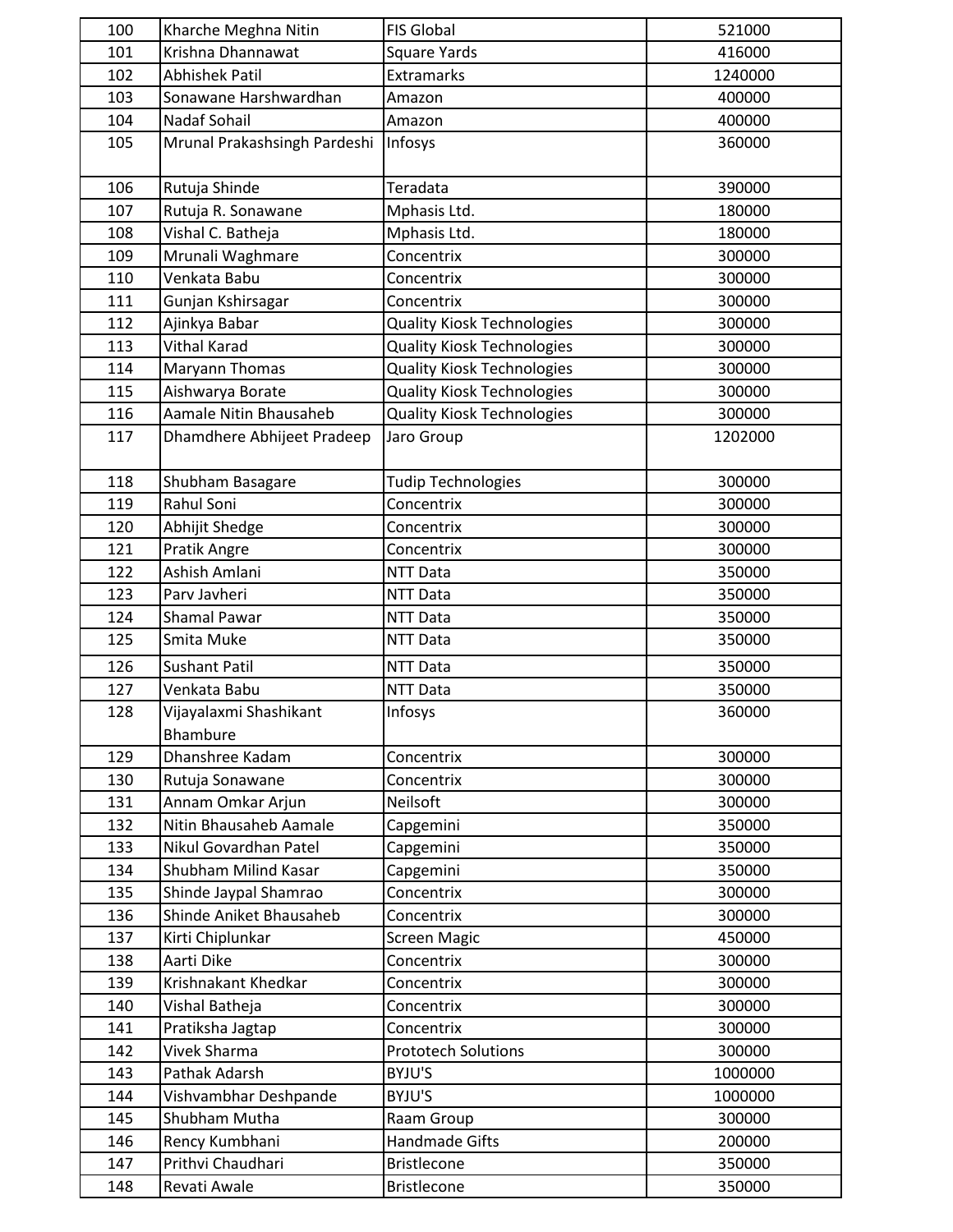| 149 | Niyanta Lad                       | <b>Bristlecone</b>              | 350000  |
|-----|-----------------------------------|---------------------------------|---------|
| 150 | Dhanesh Lunkad                    | <b>Bristlecone</b>              | 350000  |
| 151 | Anushi Agarwal                    | <b>Bristlecone</b>              | 350000  |
| 152 | Vedant Ghavate                    | <b>TCS</b>                      | 350000  |
| 153 | Garima Ghatge                     | <b>TCS</b>                      | 350000  |
| 154 | Yogesh Thadani                    | <b>TCS</b>                      | 350000  |
| 155 | Kshipra Dhame                     | <b>TCS</b>                      | 350000  |
| 156 | <b>Vedant Ghavate</b>             | Zensar                          | 320000  |
| 157 | <b>Ghatge Garima Vinay</b>        | Zensar                          | 320000  |
| 158 | Mundada Dhanashri Mahesh          | Zensar                          | 320000  |
| 159 | Deshmukh Pranav                   | Zensar                          | 320000  |
|     | Chandrasekhar                     |                                 |         |
| 160 | Ingale Vrushali Kishor            | Zensar                          | 320000  |
| 161 | Gagandeep Singh Thethi            | Zensar                          | 320000  |
| 162 | Kshipra Dhame                     | L&T Infotech                    | 350000  |
| 163 | Vishaka Mandge                    | L&T Infotech                    | 350000  |
| 164 | Aliya Shaikh                      | L&T Infotech                    | 350000  |
| 165 | Rijil Daniel                      | Blazeclan Technologies Pvt. Ltd | 380000  |
| 166 | Jignesh Tanna                     | <b>Birlasoft</b>                | 320000  |
| 167 | <b>Hrutik Kandhare</b>            | <b>Birlasoft</b>                | 320000  |
| 168 | Leona Sam                         | <b>Birlasoft</b>                | 320000  |
| 169 | Seona Sam                         | <b>Birlasoft</b>                | 320000  |
| 170 | Pranali Zingare                   | <b>Birlasoft</b>                | 320000  |
| 171 | Anurag Kiran Yadav                | <b>VTest</b>                    | 240000  |
| 172 | <b>Bhongale Sourabh Dattatray</b> | <b>CAPITA</b>                   | 300000  |
| 173 | Dongare Milka Roben               | Bajaj Finserv                   | 250000  |
| 174 | Dongare Milka Roben               | Hinduja Global Solutions        | 300000  |
| 175 | Mankar Esha Vikas                 | Bajaj Finserv                   | 250000  |
| 176 | Mankar Esha Vikas                 | Hinduja Global Solutions        | 300000  |
| 177 | Mokashi Sarthak Prakash           | Enzigma Soft. Pvt. Ltd.         | 300000  |
| 178 | Jadhav Vinay Harishchandra        | Enzigma Soft. Pvt. Ltd.         | 300000  |
| 179 | Rushikesh Sutar                   | <b>NTT Data Services</b>        | 350000  |
| 180 | Swarali Shah                      | <b>NTT Data Services</b>        | 350000  |
| 181 | Rushikesh Sanjiv Sutar            | Atos Syntel                     | 340000  |
| 182 | Swarali Shah                      | Atos Syntel                     | 340000  |
| 183 | Riya Rakesh Jain                  | Atos Syntel                     | 340000  |
| 184 | Garima Ghatge                     | <b>FIS Global</b>               | 521000  |
| 185 | Daniel Rijil                      | <b>IBM</b>                      | 465000  |
| 186 | Mahajan Shubham Dattatraya        | <b>XDBS Pvt Ltd</b>             | 250000  |
| 187 | Dhanesh Mahendra Lunkad           | Infosys                         | 360000  |
| 188 | Dhanashri Mahesh Mundada          | Infosys                         | 360000  |
| 189 | Pratiksha Ramesh Raut             | Infosys                         | 360000  |
| 190 | Pushpak Sanjay Khamkar            | Infosys                         | 360000  |
| 191 | Arnav Sudhir Deshmukh             | Infosys                         | 360000  |
| 192 | Kothari Neha Harshkumar           | <b>FIS Global</b>               | 521000  |
| 193 | Pranav Deshmukh                   | Extramarks                      | 1240000 |
| 194 | Rushikesh Sanjiv Sutar            | Infosys                         | 360000  |
| 195 | Pranali Dilip Zingre              | Infosys                         | 360000  |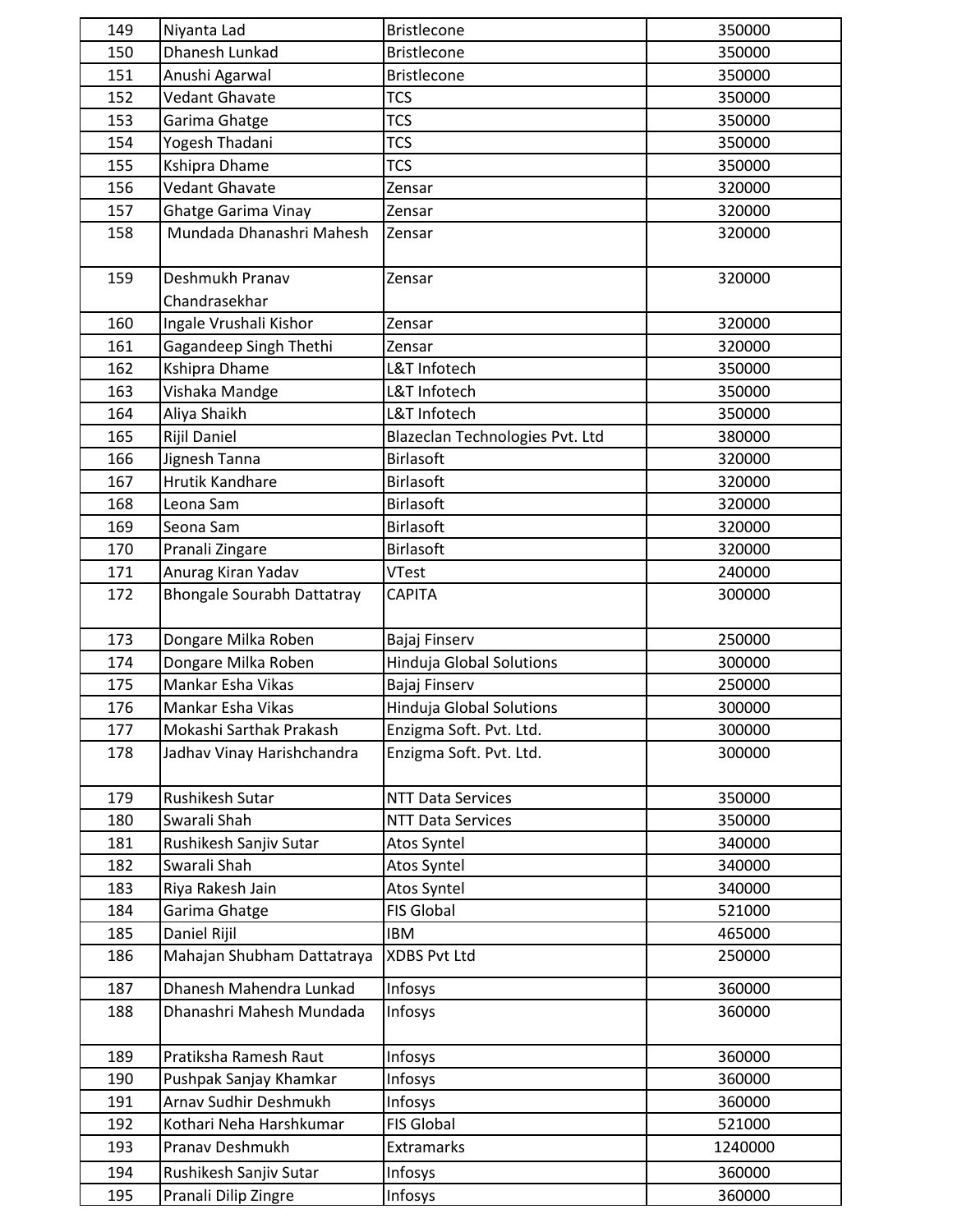| 196 | Simran Sayyed          | Teradata                             | 390000  |
|-----|------------------------|--------------------------------------|---------|
| 197 | Ganesh Bayas           | Teradata                             | 390000  |
| 198 | Shubham Kalekar        | Teradata                             | 390000  |
| 199 | Anushi Agarwal         | Concentrix                           | 300000  |
| 200 | Vishakha Mandge        | Concentrix                           | 300000  |
| 201 | Vaishnavi Bhagwat      | <b>Quality Kiosk Technologies</b>    | 300000  |
| 202 | Lalitkumar Lokhande    | <b>Tudip Technologies</b>            | 300000  |
| 203 | Charudatta Kapade      | <b>Innover Systems</b>               | 250000  |
| 204 | Rushikesh Kurankar     | Minecraft                            | 340000  |
| 205 | Shubham Kalekar        | Atos Syntel                          | 340000  |
| 206 | Ashtikar Kalyani       | BYJU'S                               | 1000000 |
| 207 | Kirti Salve            | Concentrix                           | 300000  |
| 208 | Diksha Kadam           | Raam Group                           | 300000  |
| 209 | Mayur Dhokras          | Raam Group                           | 300000  |
| 210 | Saurabh Kandekar       | Splaso Technologies                  | 250000  |
| 211 | Kirti Salve            | Attra Infotech Pvt Ltd               | 280000  |
| 212 | Dipti Pagar            | Coreco Technologies                  | 200000  |
| 213 | Vishaka Mandge         | <b>TIAA Global Business Services</b> | 700000  |
| 214 | Priyanka Sunil Kumbhar | The S K Group India                  | 120000  |
| 215 | Shruti Bendale         | <b>Vertex Financial Solutions</b>    | 240000  |
| 216 | Raviraj Kishor Nagul   | <b>Perspective Enterprises</b>       | 216000  |
| 217 | Pragati Deshmukh       | Infocenter Pvt. Ltd.                 | 216000  |
| 218 | Aseem Satish Bhope     | <b>Bristlecone</b>                   | 320000  |
| 219 | Devikesh Shende        | <b>Bristlecone</b>                   | 320000  |
| 220 | <b>Omkar Tingre</b>    | <b>Bristlecone</b>                   | 320000  |
| 221 | Vivek Jadhav           | <b>TCS</b>                           | 350000  |
| 222 | Anand Gundecha         | <b>TCS</b>                           | 350000  |
| 223 | Meenu Krishna          | <b>TCS</b>                           | 350000  |
| 224 | Devali Dipesh          | <b>TCS</b>                           | 350000  |
| 225 | Shalaka Patil          | I Research Services                  | 280000  |
| 226 | Rujuta Rathod          | I Research Services                  | 280000  |
| 227 | Akanksha Dalvi         | I Research Services                  | 280000  |
| 228 | Pawan Kumar            | I Research Services                  | 280000  |
| 229 | Deepak Singh Rawat     | I Research Services                  | 280000  |
| 230 | Mahesh Mote            | Blazeclan Technologies Pvt. Ltd      | 380000  |
| 231 | Ritija Gupta           | <b>Birlasoft</b>                     | 320000  |
| 232 | Kaushal Pathak         | <b>Birlasoft</b>                     | 320000  |
| 233 | Aditya Saraiya         | <b>Birlasoft</b>                     | 320000  |
| 234 | Ganesh Kakade          | Johnson Control India                | 400000  |
| 235 | Vivek Jadhav           | Johnson Control India                | 400000  |
| 236 | Kadam Ankita           | <b>IBM</b>                           | 465000  |
| 237 | Sagar Patil            | Minilec India Pvt Ltd                | 280000  |
| 238 | Tejas Yeole            | Minilec India Pvt Ltd                | 280000  |
| 239 | Aniket Bhor            | Hinduja Global Solutions             | 300000  |
| 240 | Revan Subhash Patil    | Infosys                              | 360000  |
| 241 | Ankita Ravindra Kadam  | Infosys                              | 360000  |
| 242 | Kumar Rajnish          | Cognizant                            | 400000  |
| 243 | Gavhane Someshwar V.   | Cognizant                            | 400000  |
| 244 | Pergu Narendra V.      | Cognizant                            | 400000  |
| 245 | Gahlaut Shivank        | Cognizant                            | 400000  |
| 246 | Kamble Sanmay Narendra | Hexaware                             | 200000  |
| 247 | Shubham Umesh Awati    | Hexaware                             | 200000  |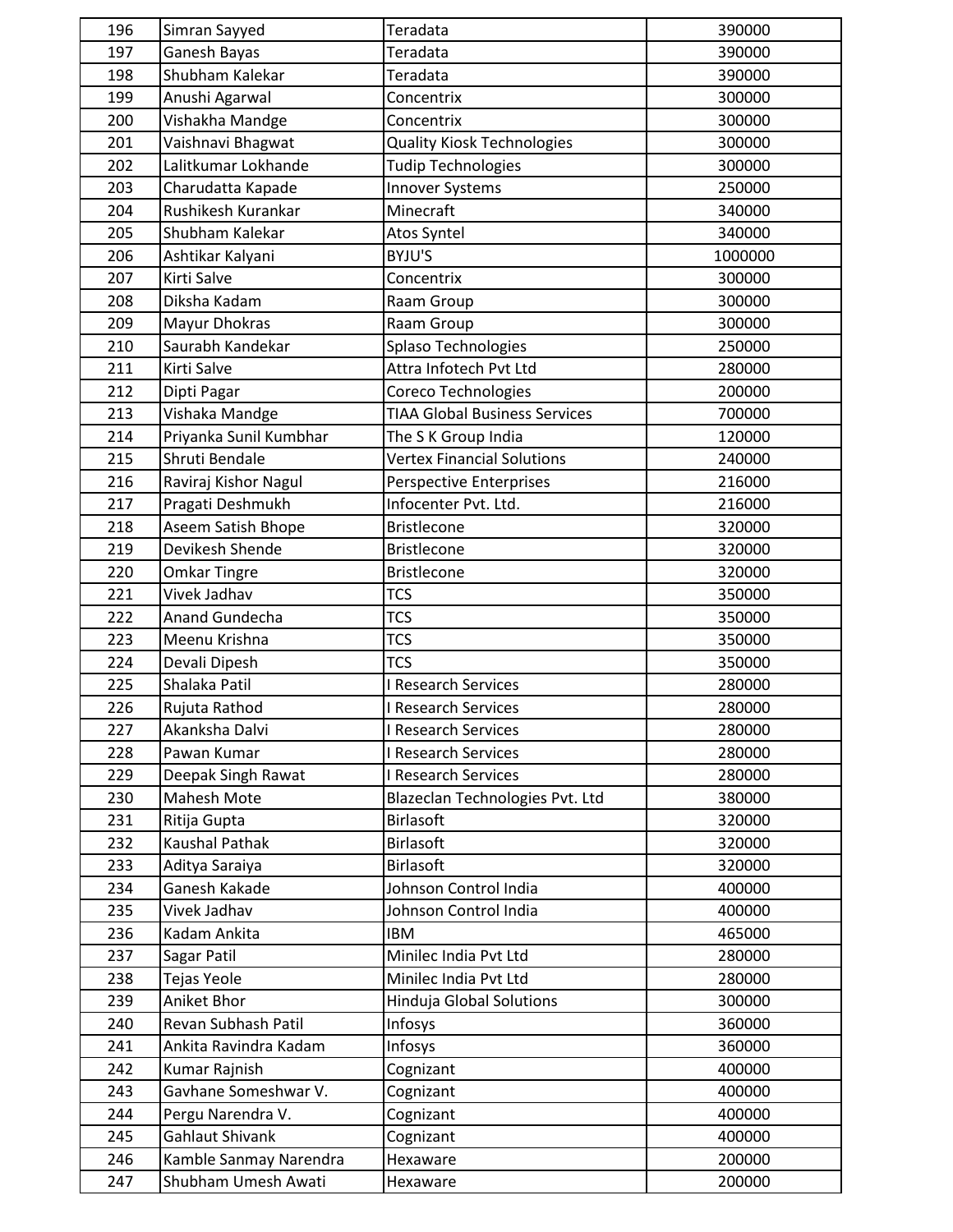| 248 | Garima Pandey                    | <b>Square Yards</b>               | 416000  |
|-----|----------------------------------|-----------------------------------|---------|
| 249 | Rajat Suri                       | <b>Square Yards</b>               | 416000  |
| 250 | Aditya Ganeshkar                 | <b>Square Yards</b>               | 416000  |
| 251 | Durgesh Pandey                   | <b>Square Yards</b>               | 416000  |
| 252 | Prakash Parihar                  | <b>Square Yards</b>               | 416000  |
| 253 | Mahewash Qudsi                   | <b>Screen Magic</b>               | 416000  |
| 254 | Garima Pandey                    | Extramarks                        | 1240000 |
| 255 | Shivank Gahlaut                  | Extramarks                        | 1240000 |
| 256 | Kapare Venktesh                  | Amazon                            | 400000  |
| 257 | Jakate Prajkta                   | Amazon                            | 400000  |
| 258 | Ugale Ankita                     | Amazon                            | 400000  |
| 259 | Hipparge Suraj                   | Amazon                            | 400000  |
| 260 |                                  | Amazon                            | 400000  |
| 261 | Shivank Gahlut                   | Johnson Control                   | 400000  |
| 262 | Khushali Popat                   | <b>Ensight Global</b>             | 380000  |
| 263 | Pawan Kumar                      | Mphasis Ltd.                      | 180000  |
| 264 | Shivam J. Gupta                  | Mphasis Ltd.                      | 180000  |
| 265 | Shraddha D. Jadhav               | Mphasis Ltd.                      | 180000  |
| 266 | Rajat Suri                       | Mphasis Ltd.                      | 180000  |
| 267 | Rujuta Rathod                    | Mphasis Ltd.                      | 180000  |
| 268 | Sajid Shaikh                     | Mphasis Ltd.                      | 180000  |
| 269 | Shaikh Parvez                    | Concentrix                        | 300000  |
| 270 | Pratik Jadhav                    | Concentrix                        | 300000  |
| 271 | Yash Vispute                     | Concentrix                        | 300000  |
| 272 | Apurva Ghume                     | Concentrix                        | 300000  |
| 273 | Shivank Gahlaut                  | Concentrix                        | 300000  |
| 274 | Ruturaj Dhakate                  | Concentrix                        | 300000  |
| 275 | Anirudh Kasarlawar               | Concentrix                        | 300000  |
| 276 | Prajakta Jakate                  | Concentrix                        | 300000  |
| 277 | Shaikh Ahmed                     | <b>Quality Kiosk Technologies</b> | 300000  |
| 278 | <b>Bipin Gaikwad</b>             | <b>Quality Kiosk Technologies</b> | 300000  |
| 279 | Sanmay Kamble                    | <b>Quality Kiosk Technologies</b> | 300000  |
| 280 | Deepak Rawat                     | <b>Quality Kiosk Technologies</b> | 300000  |
| 281 | Apurva Ghume                     | <b>Quality Kiosk Technologies</b> | 300000  |
| 282 | Harsh Piparwar                   | <b>Quality Kiosk Technologies</b> | 300000  |
| 283 | <b>Rushikesh Salve</b>           | <b>Quality Kiosk Technologies</b> | 300000  |
| 284 | Pandey Garima                    | Jaro Group                        | 1202000 |
| 285 | <b>HARDIK VYAS</b>               | Amazon                            | 400000  |
| 286 | Durgesh Pandey                   | Amazon                            | 400000  |
| 287 | Meenu Krishna                    | <b>Tudip Technologies</b>         | 300000  |
| 288 | Shivam Gupta                     | <b>Tudip Technologies</b>         | 300000  |
| 289 |                                  | Concentrix                        | 300000  |
| 290 | Durgesh Pandey<br>Shraddha Patil | Concentrix                        | 300000  |
| 291 | Shivam Vijay Sherkar             | Infosys                           | 360000  |
| 292 | Abrar Ahmed                      | Infosys                           | 360000  |
| 293 | Shaikh Ahmed Parvez              | Concentrix                        | 300000  |
| 294 | <b>HARDIK VYAS</b>               | Concentrix                        | 300000  |
| 295 | Kshirsagar Ruchita Ramdas        | Concentrix                        | 300000  |
| 296 | Nikita Shatrughna Fere           | Concentrix                        | 300000  |
| 297 | Pratik Pitambar Nalwade          | <b>Just Dial</b>                  | 300000  |
| 298 | Deepak Singh Rawat               | Capgemini                         | 300000  |
| 299 | Biradar Avinash                  | Concentrix                        | 300000  |
|     |                                  |                                   |         |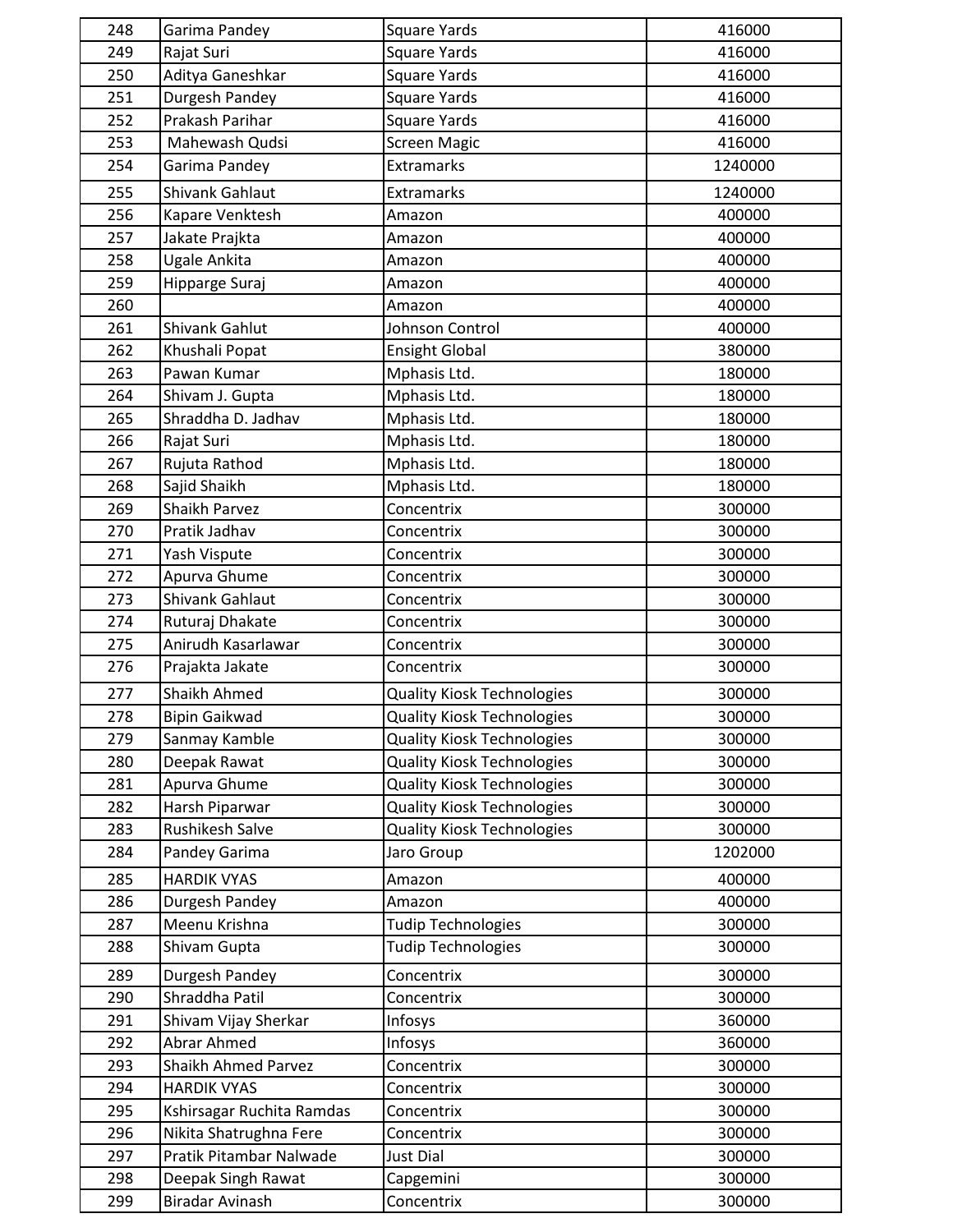| 300 | Paleriya Darshan                     | Concentrix                           | 300000  |
|-----|--------------------------------------|--------------------------------------|---------|
| 301 | Devali Dipesh Mahabaleshwar          | Concentrix                           | 300000  |
| 302 | Pawar Pravin                         | Concentrix                           | 300000  |
| 303 | Aditi Sharma                         | Concentrix                           | 300000  |
| 304 | Abrar Ahmed                          | Concentrix                           | 300000  |
| 305 | Saurabh Baviskar                     | Concentrix                           | 300000  |
| 306 | Jayesh Kothawade                     | Concentrix                           | 300000  |
| 307 | Harshada Bhojane                     | Concentrix                           | 300000  |
| 308 | Shubham Jadhav                       | Concentrix                           | 300000  |
| 309 | Smita Raut                           | Concentrix                           | 300000  |
| 310 | Shubham Dalal                        | Concentrix                           | 300000  |
| 311 | <b>Hitesh Chitte</b>                 | Concentrix                           | 300000  |
| 312 | Rajat Suri                           | Concentrix                           | 300000  |
| 313 | Pooja Bhore                          | Concentrix                           | 300000  |
| 314 | Aniket Jadhav                        | Concentrix                           | 300000  |
| 315 | Pallavi Lokare                       | Injo Technical Services              | 300000  |
| 316 | Damini Gujar                         | Concentrix                           | 300000  |
| 317 | <b>Tejal Kendre</b>                  | Concentrix                           | 300000  |
| 318 | Ibrahim Shaikh                       | Raam Group                           | 300000  |
| 319 | Pratiksha Gore                       | Raam Group                           | 300000  |
| 320 | Rajat Suri                           | Raam Group                           | 300000  |
| 321 |                                      | BYJU'S                               | 1000000 |
| 322 | Ritija Gupta<br>Anurag Ingale        | BYJU'S                               | 1000000 |
| 323 |                                      | Ever Electronics Pvt. Ltd.           | 120000  |
| 324 | Sapna Awale -                        | Ever Electronics Pvt. Ltd.           | 120000  |
|     | Priyanka Kale-                       |                                      |         |
| 325 | Harshada Bhojane<br>Saurabh Baviskar | Ever Electronics Pvt. Ltd.           | 120000  |
| 326 |                                      | Ever Electronics Pvt. Ltd.           | 120000  |
| 327 | Pooja Bhore                          | Ever Electronics Pvt. Ltd.           | 120000  |
| 328 | Trupti Gargade-                      | Ever Electronics Pvt. Ltd.           | 120000  |
| 329 | Apurva Chaudhary-                    | Ever Electronics Pvt. Ltd.           | 120000  |
| 330 | Apurva Chaudhary-                    | Abhinav Electricals & Engg. Services | 120000  |
| 331 | Radhika Yadav-                       | Ever Electronics Pvt. Ltd.           | 120000  |
| 332 | Devaki Chandgude -                   | Ever Electronics Pvt. Ltd.           | 120000  |
| 333 | Devaki Chandgude -                   | Abhinav Electricals & Engg. Services | 120000  |
| 334 | Prajakta Bagul-                      | Ever Electronics Pvt. Ltd.           | 120000  |
| 335 | Suraj Kurdekar                       | <b>Tata Communications</b>           | 197000  |
|     |                                      | Transformation Servoces Ltd.         |         |
| 336 | Shubham Pawar                        | Alpha Techsys Automation LLP         | 144000  |
| 337 | Baviskar Saurabh                     | Phi Audiocom Systems Pvt. Ltd.       | 200000  |
| 338 | Nalawade Pratik                      | Phi Audiocom Systems Pvt. Ltd.       | 200000  |
| 339 | Hariom Khatavkar                     | Joister                              | 180000  |
| 340 | Kedar Kulkarni                       | ArrayPOINTER                         | 350000  |
| 341 | Revan Subhash Patil                  | Eclerx                               | 350000  |
| 342 | Rutuja Rathod                        | Eclerx                               | 350000  |
| 343 | Hitesh Chitte                        | Eclerx                               | 350000  |
| 344 | Rishikesh Sawant                     | Emerson                              | 350000  |
| 345 | Vaibhav Jagtap                       | Suma Soft Pvt. Ltd.                  | 350000  |
| 346 | Pawan Mahajan                        | Suma Soft Pvt. Ltd.                  | 350000  |
| 347 | Sayali Wadkar                        | Rootcare Technology                  | 350000  |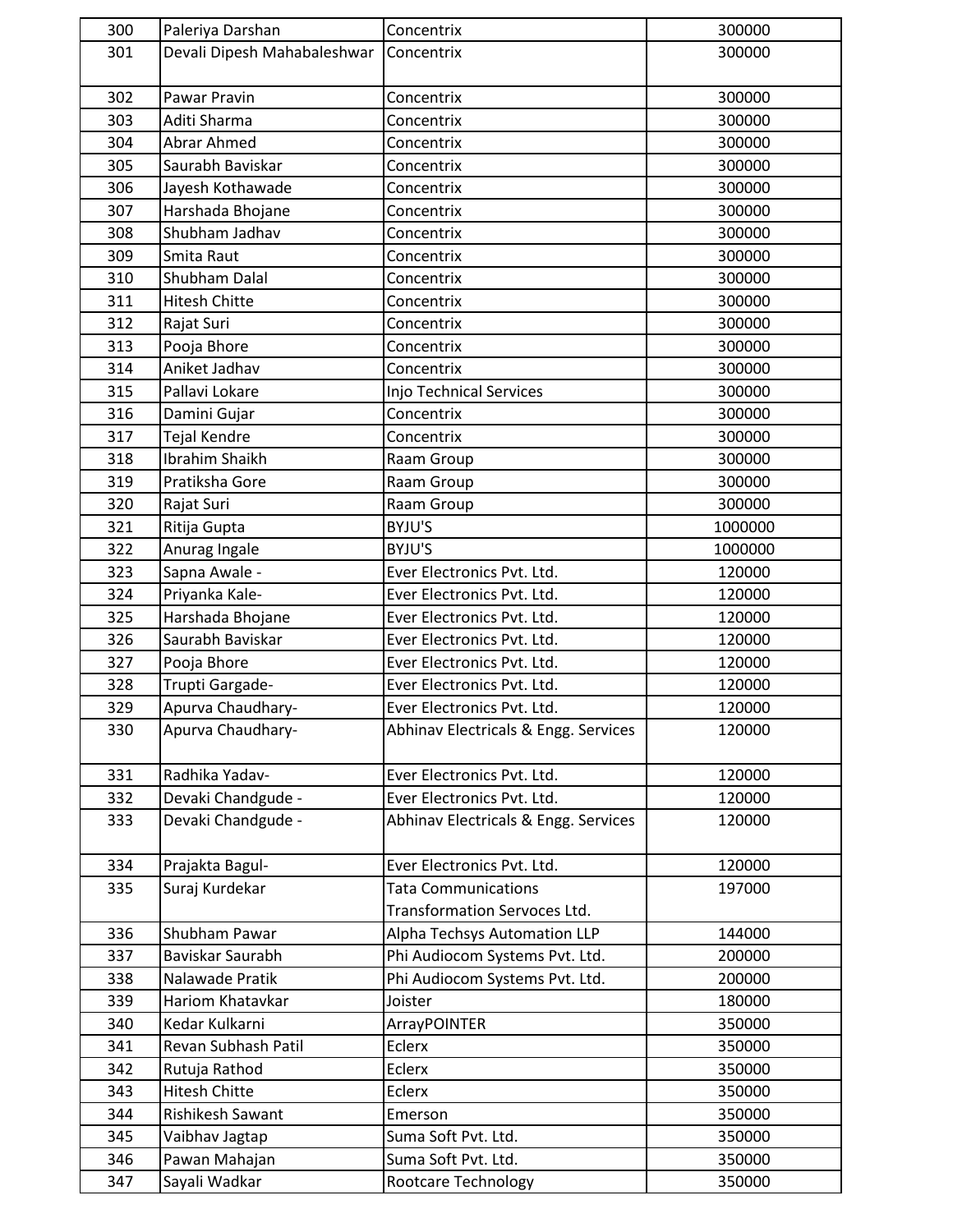| 348 | Sarvesh S. Diwane         | Viraj Infosoft Solutions Pvt. Ltd.  | 350000  |
|-----|---------------------------|-------------------------------------|---------|
| 349 | <b>Abhishek Parte</b>     | XL Dynamics Pvt Ltd                 | 450000  |
| 350 | Ashish R. Salunke         | Renu Electronics Pvt. Ltd.          | 350000  |
| 351 | <b>Aniket Tarate</b>      | Revine Technologies Pvt. Ltd.       | 350000  |
| 352 | Pooja Aher                | Contera Engineering Pvt. Ltd.       | 180000  |
| 353 | Hariom Khatavkar          | Teleglobal Communications Pvt. Ltd. | 210000  |
| 354 | Aparna Singh              | <b>Bristlecone</b>                  | 350000  |
| 355 | Bhagyashri Desai          | <b>Bristlecone</b>                  | 350000  |
| 356 | Sayee Sabnis              | Hitech informatics pvt ltd          | 300000  |
| 357 | Alamkar Muluk             | Amazon                              | 400000  |
| 358 | <b>Anand Nair</b>         | <b>Square Yards</b>                 | 416000  |
| 359 | Yangzin Chuskit           | Square Yards                        | 416000  |
| 360 | <b>Anand Nair</b>         | Extramarks                          | 1240000 |
| 361 | Aparna Singh              | Johnson Control                     | 400000  |
| 362 | Darshan Swami             | Johnson Control                     | 400000  |
| 363 | Pooja Jagtap              | Concentrix                          | 300000  |
| 364 | <b>Adwait Pitale</b>      | Toppr Technologies Pvt. Ltd.        | 700000  |
| 365 | Raina Chilcy              | Concentrix                          | 300000  |
| 366 | Chilcy Raina              | Raam Group                          | 300000  |
| 367 | Pawan Khaire-Electronics  | Ever Electronics Pvt. Ltd.          | 120000  |
| 368 | Sachin Hore - Electronics | Ever Electronics Pvt. Ltd.          | 120000  |
| 369 | Krushna Dinkar Vharanagle | Ever Electronics Pvt. Ltd.          | 120000  |
| 370 | Suraj Supekar             | I Research Services                 | 300000  |
| 371 | Pratik Maskar             | I Research Services                 | 300000  |
| 372 | Swaraj Gawande            | I Research Services                 | 300000  |
| 373 | Swaraj Gawande            | Birlasoft                           | 320000  |
| 374 | Neha Hukumchand Mahajan   | Infosys                             | 360000  |
| 375 | Ajinkya Patil             | <b>Square Yards</b>                 | 416000  |
| 376 | Chaitanya Paradkar        | <b>Square Yards</b>                 | 416000  |
| 377 | Suraj R Supekar           | <b>Screen Magic</b>                 | 416000  |
| 378 | Mugdha Shembade           | <b>Screen Magic</b>                 | 416000  |
| 379 | Wankhade Apurva           | Amazon                              | 400000  |
| 380 | Lonkar Mrudula            | Amazon                              | 400000  |
| 381 | Pratik P. Maskar          | Mphasis Ltd.                        | 220000  |
| 382 | Aditya Narkhede           | Concentrix                          | 300000  |
| 383 | Apurva Wankhede           | Concentrix                          | 300000  |
| 384 | Nihal Mansuri             | Concentrix                          | 300000  |
| 385 | Nikhil Bhadake            | Concentrix                          | 300000  |
| 386 | Krushna Ghene             | Concentrix                          | 300000  |
| 387 | Pratik Maskare            | Concentrix                          | 300000  |
| 388 | Mrudula Lonkar            | Concentrix                          | 300000  |
| 389 | Nihal Mansuri             | <b>Quality Kiosk Technologies</b>   | 300000  |
| 390 | Krushna Ghene             | <b>Quality Kiosk Technologies</b>   | 300000  |
| 391 | Anand Jadhav              | <b>Quality Kiosk Technologies</b>   | 300000  |
| 392 | Swaraj Gawande            | Amazon                              | 400000  |
| 393 | Anand Jadhav              | Toppr Technologies Pvt.Ltd.         | 700000  |
| 394 | Akash Dalvi               | Concentrix                          | 300000  |
| 395 | Keshav Mutkule            | Fanuc India                         | 300000  |
| 396 | Suraj Ramesh Supekar      | Neilsoft                            | 300000  |
| 397 | Mrudula Prasad Lonkar     | Neilsoft                            | 300000  |
|     |                           |                                     |         |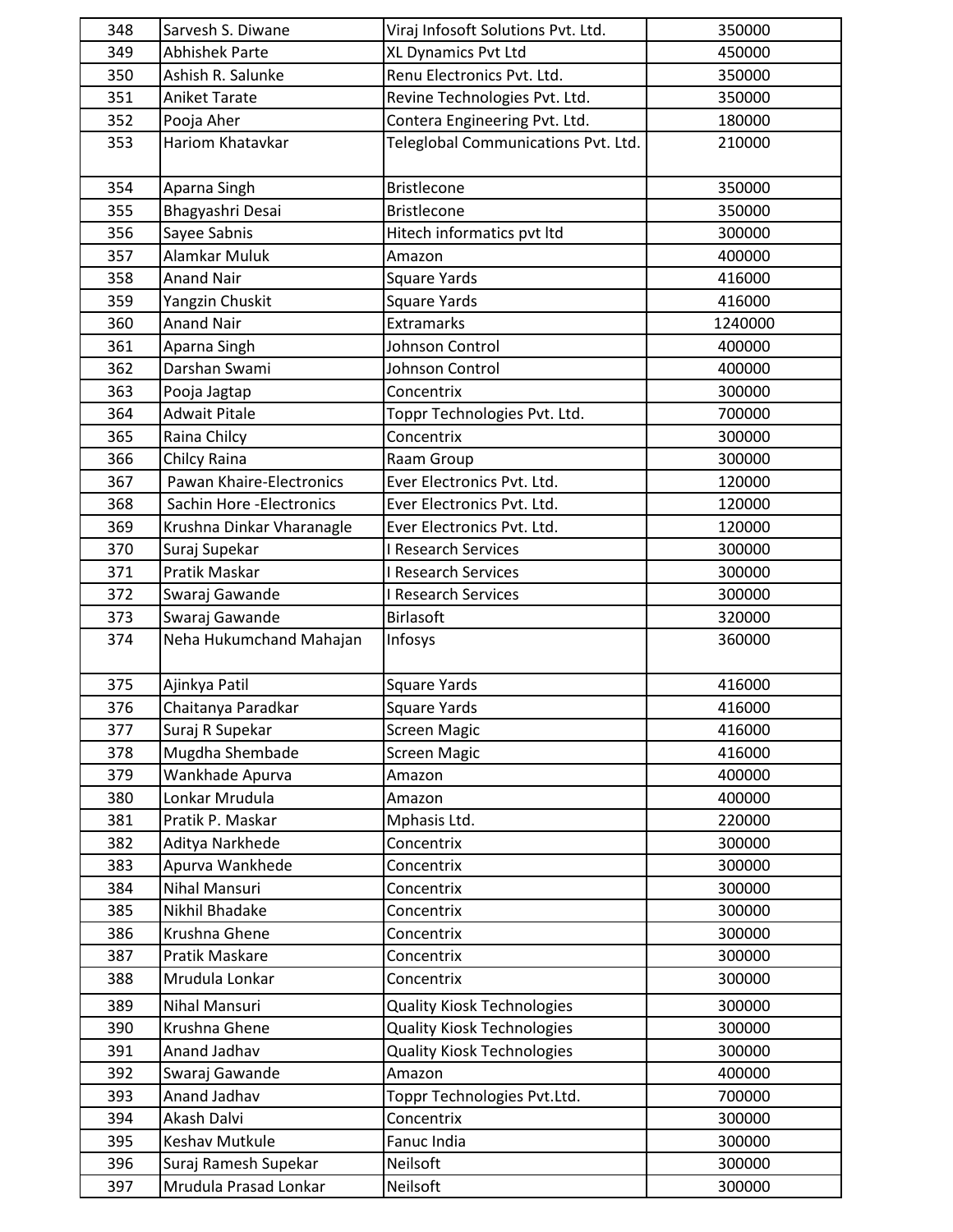| 398 | Akash Suryawanshi.          | Balaji Engg. Enterprises, Kalyan,           | 250000  |
|-----|-----------------------------|---------------------------------------------|---------|
| 399 | Suraj Supekar               | Amazon                                      | 400000  |
| 400 | Parbat Sammruddhi           | Concentrix                                  | 300000  |
| 401 | Sawant Shubham              | Concentrix                                  | 300000  |
| 402 | Kamble Disha Deepak         | Concentrix                                  | 300000  |
| 403 | Shelake Nilam Laxmikant     | Concentrix                                  | 300000  |
| 404 | Salunke Yogesh Dattu        | Concentrix                                  | 300000  |
| 405 | Kulkarni Aishwarya Anil     | Concentrix                                  | 300000  |
| 406 | Anjali Phasale              | Concentrix                                  | 300000  |
| 407 | Aditi Chimanpure            | Concentrix                                  | 300000  |
| 408 | Chaitanya Paradkar          | Concentrix                                  | 300000  |
| 409 | Pagare Sudesh Ramesh        | Concentrix                                  | 300000  |
| 410 | Prajakta Pandkar            | Concentrix                                  | 300000  |
| 411 | Vishavambhar Urmode         | Concentrix                                  | 300000  |
| 412 | Yogesh Sartape              | Sai Malhar Electra                          | 144000  |
| 413 | <b>Bhadake Nikhil</b>       | BYJU'S                                      | 1000000 |
| 414 | Samruddhi Parab             | Polyrub Cooperstandard FTS Pvt. Ltd         | 180000  |
| 415 | Shreehari Balwadkar         | <b>Sedemac Mechatronics</b>                 | 200000  |
| 416 | Shreehari Balwadkar         | J M J Services                              | 200000  |
| 417 | Anand Jadhav                | Haygot services pvt ltd                     | 300000  |
| 418 | Shubham Chaudhari           | Messung Systems Pvt. Ltd.                   | 227000  |
| 419 | Pratik Hole                 | Sigma Electric Manufacturing                | 250000  |
|     |                             | Corporation, Pune                           |         |
| 420 | Anjali Phasale              | Eetamax Energy Solutions Pvt Ltd.,<br>Pune. | 250000  |
| 421 | Akash Dalvi                 | Sedemac Mechatronics, Chakan,               | 250000  |
|     |                             | Pune                                        |         |
| 422 | Bhagyashri Patil            | Innotec robotics & Automation               | 180000  |
|     |                             | Solutions                                   |         |
| 423 | Avinash U. Gupte            | Bakebest Foods Pvt. Ltd.                    | 226000  |
| 424 | Shubham Sanjiv Chaudhari    | <b>Sinteg Technologies</b>                  | 120000  |
| 425 | Ranveer Singh               | <b>TCS</b>                                  | 350000  |
| 426 | Shubham Mule                | <b>Insight Success</b>                      | 250000  |
| 427 | Somesh Thombare             | Johnson Control India                       | 400000  |
| 428 | Saurabh Khamgaonkar         | Thermax                                     | 300000  |
| 429 | Subhash Konar               | Johnson Control                             | 400000  |
| 430 | Sanghavi Chirag             | Parishram Enterprises                       | 250000  |
| 431 | <b>Badve Ishwar Mahesh</b>  | <b>AMB Group</b>                            | 300000  |
| 432 | Aher Sourabh S.             | S.S.Enterprises                             | 240000  |
| 433 | Satej Bodhe                 | Vighnharta Technologies Pvt. Ltd.           | 156000  |
| 434 | swaraj kulkarni             | V- Cube Electricals                         | 260000  |
| 435 | Sanket More                 | <b>Sinteg Technologies</b>                  | 120000  |
| 436 | Shubham M. Chaudhari        | Sinteg Technologies                         | 120000  |
| 437 | Akib Javed Bagwan           | Tectonic Research & Development             | 120000  |
| 438 | Poonam Molawade-            | Concentrix                                  | 300000  |
| 439 | Prajakta Yadav              | Concentrix                                  | 300000  |
| 440 | Kalal Saurav C.             | Concentrix                                  | 300000  |
| 441 | Devali Dipesh Mahabaleshwar | Cognizant                                   | 300000  |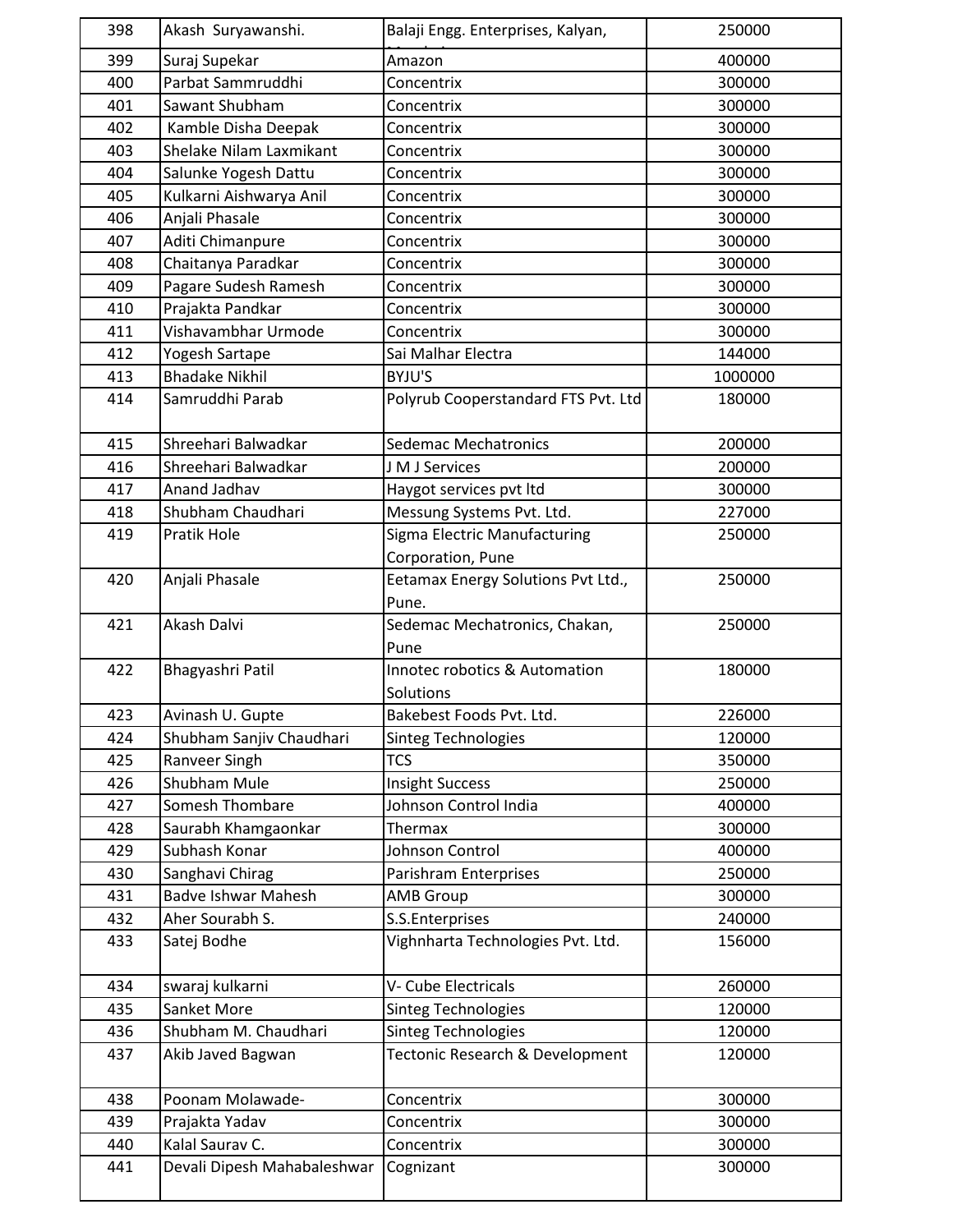| 442            | Kakani Papaiah             | Cognizant                              | 400000                |
|----------------|----------------------------|----------------------------------------|-----------------------|
| 443            | Aniket Bhor                | <b>Tata Communications</b>             | 230000                |
|                |                            | <b>Transformation Servoces Ltd.</b>    |                       |
| 444            | Damini Gujar               | Desai Electronics Pvt Ltd              | 300000                |
| 445            | Pushkar Jadhav             | Cybage                                 | 380000                |
| 446            | Shivani Mendole            | Intechauto Systems Pvt Ltd             | 180000                |
| 447            | Shivam Vijay Sherkar       | Quantiphi Analytics Solutions Pvt Ltd  | 240000                |
|                |                            |                                        |                       |
| 448            | Rushikesh Sanjay Audhakar  | Metamagics Computing Pvt. Ltd.         | 240000                |
| 449            | <b>Abhishek Patil</b>      | <b>Toppr Technologies</b>              | 1200000               |
| 450            | Subhash Konar              | Eximp International                    | 60000                 |
| 451            | Snehal Shirke              | <b>Akshay Engineering Works</b>        | 250000                |
| 452            | Gaurav B. Kaithwas         | SecMyIT Infosec Solutions Pvt. Ltd.    | 90240                 |
|                |                            |                                        |                       |
| 453            | Rushikesh Sanjay Audhakar  | Appzen Labs India Pvt. Ltd.            | 350000                |
| 454            | Sonal Dimbar               | Codeinfinity                           | 250000                |
| 455            | Vivek Sharma               | MAQ Software                           | 600000                |
| 456            | Neha Pophale               | Sai Malhar Electra                     | 150000                |
| 457            | Rajat Nitin Kadam          | Sagitec Solutions Pvt. Ltd.            | 400000                |
| 458            | Karan Manoj Bhandari       | iLink Multitech Solutions              | 120000                |
| 459            | Prasad Dilip jagtap        | Galaxki Engineering Pvt. Ltd.          | 323000                |
| 460            | Shilpa Hinge               | Tata Motors Ltd.                       | 180000                |
| 461            | <b>Akshay Patil</b>        | Mahajan's Scale Repairing              | 180000                |
| 462            | Sharayu Sawant             | Zensar                                 | 120000                |
| 463            | Sagar Misal                | Pacific Cyber Technologies Pvt Ltd     | 250000                |
|                |                            |                                        |                       |
| 464            | Sajid Shaikh               | Anchgorh Ecommerce Services            | 220000                |
| 465            | Suraj More                 | <b>Absolute Concepts</b>               | 220000                |
| 466            | Yojana Shelar              | <b>Shree Commerce Classes</b>          | 120000                |
| 467            | Shubham J. Patil           | <b>Extremity India Technologies</b>    | 220000                |
| 468            | <b>Arvind Mule</b>         | <b>Flash Electronics</b>               | 180000                |
| 469            | Shelar Hemant              | Amazon                                 | 400000                |
| 470            | Sushil Pawar               | <b>Systems Plus Tranceformations</b>   | 380000                |
| 471            | Shubham Nikalje            | <b>Systems Plus Tranceformations</b>   | 380000                |
| 472            | Vrashali Hotalkar          | <b>XDBS Pvt Ltd</b>                    | 250000                |
|                |                            | UG Students placed in the year 2018-19 |                       |
| Sr. No.        | <b>Name of the Student</b> | <b>Organization Placed in</b>          | <b>Salary Offered</b> |
| 1              | Shubham Pandit             | Parishram Enterprise                   | 140000                |
| $\overline{2}$ | Amol Rathod                | <b>SAP Engineers &amp; Consultans</b>  | 140000                |
| 3              | Varsha Khapare             | PRAJ Industries Ltd.                   | 144000                |
| 4              | Durgesh Nikam              | District Court, Pune.                  | 150000                |
| 5              | Prapti Nirmal              | Mphasis                                | 180000                |
| 6              | Rucha Patel                | <b>Mphasis</b>                         | 180000                |
| $\overline{7}$ | <b>Komal Dhing</b>         | <b>Mphasis</b>                         | 180000                |
| 8              | Rishikesh Daga             | <b>Mphasis</b>                         | 180000                |
| 9              | Kirti Chaudhari            | OutWorX                                | 180000                |
| 10             | Kanchan Verma              | <b>Mphasis</b>                         | 180000                |
| 11             | Babita Bisht               | <b>Mphasis</b>                         | 180000                |
| 12             | Preeti Singh               | PrepcaEduserv Pvt. Ltd.                | 180000                |
| 13             | Pranali Rananaware         | PrepcaEduserv Pvt. Ltd.                | 180000                |
| 14             | Rushikesh Dalvi            | <b>FIS Global</b>                      | 180000                |
| 15             | Amar Pawar                 | Globalstep (First Shift)               | 180000                |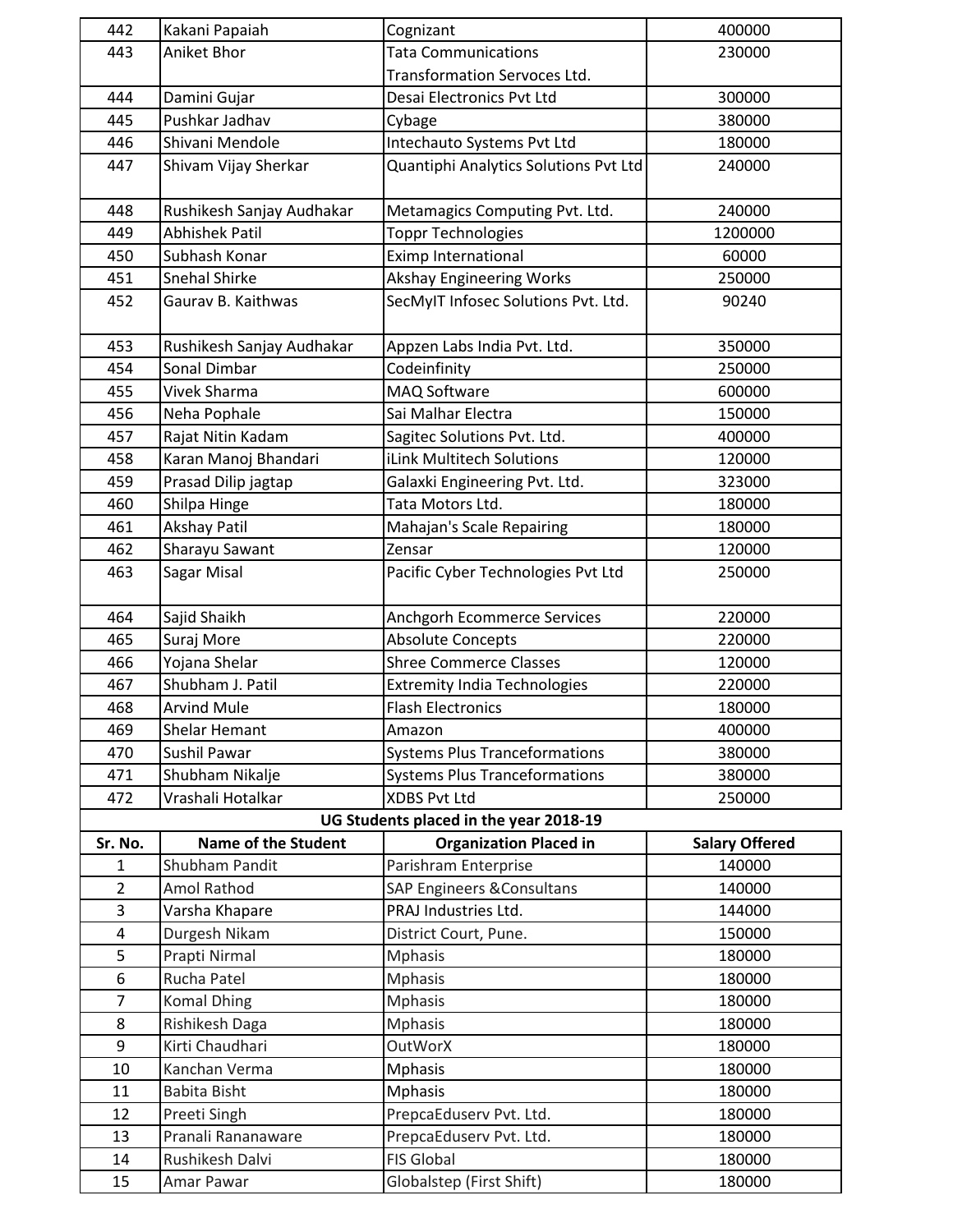| 16 | Zakir Khan                   | PrepcaEduserv Pvt. Ltd.           | 180000 |
|----|------------------------------|-----------------------------------|--------|
| 17 | Vaishali Mahajan             | PrepcaEduserv Pvt. Ltd.           | 180000 |
| 18 | Tanmay Parulekar             | PrepcaEduserv Pvt. Ltd.           | 180000 |
| 19 | <b>Vipul Pandey</b>          | PrepcaEduserv Pvt. Ltd.           | 180000 |
| 20 | Mitali Sirdeshapande         | PrepcaEduserv Pvt. Ltd.           | 180000 |
| 21 | Aziz Shaikh                  | PrepcaEduserv Pvt. Ltd.           | 180000 |
| 22 | Vaishnavi R. Adhav           | PrepcaEduserv Pvt. Ltd.           | 180000 |
| 23 | Khomane Sagar                | PrepcaEduserv Pvt. Ltd.           | 180000 |
| 24 | Vishal dadaPa dmane          | PrepcaEduserv Pvt. Ltd.           | 180000 |
| 25 | <b>Rahul Patil</b>           | TATA STRIVE, Pune                 | 180000 |
| 26 | Sachin Bhanvase              | TATA STRIVE, Pune                 | 180000 |
| 27 | Kiran Rathod                 | TATA STRIVE, Pune                 | 180000 |
| 28 | Ankush Deore                 | TATA STRIVE, Pune                 | 180000 |
| 29 | Prathamesh Antarpurkar       | Insights Success M. T. Pvt. Ltd.  | 180000 |
| 30 | Aditya Kandekar              | <b>Jaianand Electricals</b>       | 180000 |
|    | Shweta Raut                  | Six D Technologys Gurgaon         |        |
| 31 |                              | (Internship)                      | 180000 |
| 32 | Rohit Singh                  | <b>Mphasis</b>                    | 180000 |
| 33 | Shubham Haridas Kale         | Rajkanya Developers               | 180000 |
| 34 | Shubham Kondewar             | <b>Mphasis</b>                    | 180000 |
| 35 | Pise Neha Deepak             | Amazon                            | 187000 |
| 36 | Shifa hanif Sayyed           | Amazon                            | 187000 |
| 37 | Rutuja Mhaske                | Amazon                            | 187000 |
|    | Karishma Suryawanshi         | Amazon Development Center (India) |        |
| 38 |                              | Pvt. Ltd.                         | 187000 |
| 39 | Prashant Yadav               | Amazon                            | 187000 |
| 40 | Swapnil Vaidya               | Amazon                            | 187000 |
| 41 | Tej Singh                    | Amazon                            | 187000 |
| 42 | Sujay Mehata                 | Amazon                            | 187000 |
| 43 | Mohammad Sameer              | Amazon                            | 187000 |
| 44 | Zakir Khan                   | Amazon                            | 187000 |
| 45 | Pooja Prashant Vaidya        | Amazon                            | 187000 |
| 46 | Sirdeshpande Mitali          | Amazon                            | 187000 |
| 47 | Nitin Naik                   | Amazon                            | 187000 |
| 48 | Ekta Tejwani                 | Amazon                            | 187000 |
| 49 | <b>AKSHAY Ashok CHAINANI</b> | Amazon                            | 187000 |
| 50 | Manasi Nirhali               | Amazon                            | 187000 |
| 51 | Manali Yadav                 | Amazon                            | 187000 |
| 52 | Shaikh Abdul Aziz M          | Amazon                            | 187000 |
| 53 | Tanmay Parulekar             | Amazon                            | 187000 |
| 54 | Aditya Naik                  | Amazon                            | 187000 |
| 55 | Vaibhav Harsule              | Amazon                            | 187000 |
| 56 | Sharddha Hulyalkar           | Amazon                            | 187000 |
| 57 | Prachi Pawar                 | Amazon                            | 187000 |
| 58 | Yash Kale                    | Amazon                            | 187000 |
| 59 | Tanmay Parulekar             | Amazon                            | 187000 |
|    | Nilesh Naphade               | Amazon Development Center (India) |        |
| 60 |                              | Pvt. Ltd.                         | 187000 |
|    | Akshay Walke                 | Amazon Development Centre (India) |        |
| 61 |                              | Pvt. Ltd.                         | 187000 |
|    | Krisna Dhonddev              | Amazon Development Centre (India) |        |
| 62 |                              | Pvt. Ltd.                         | 187000 |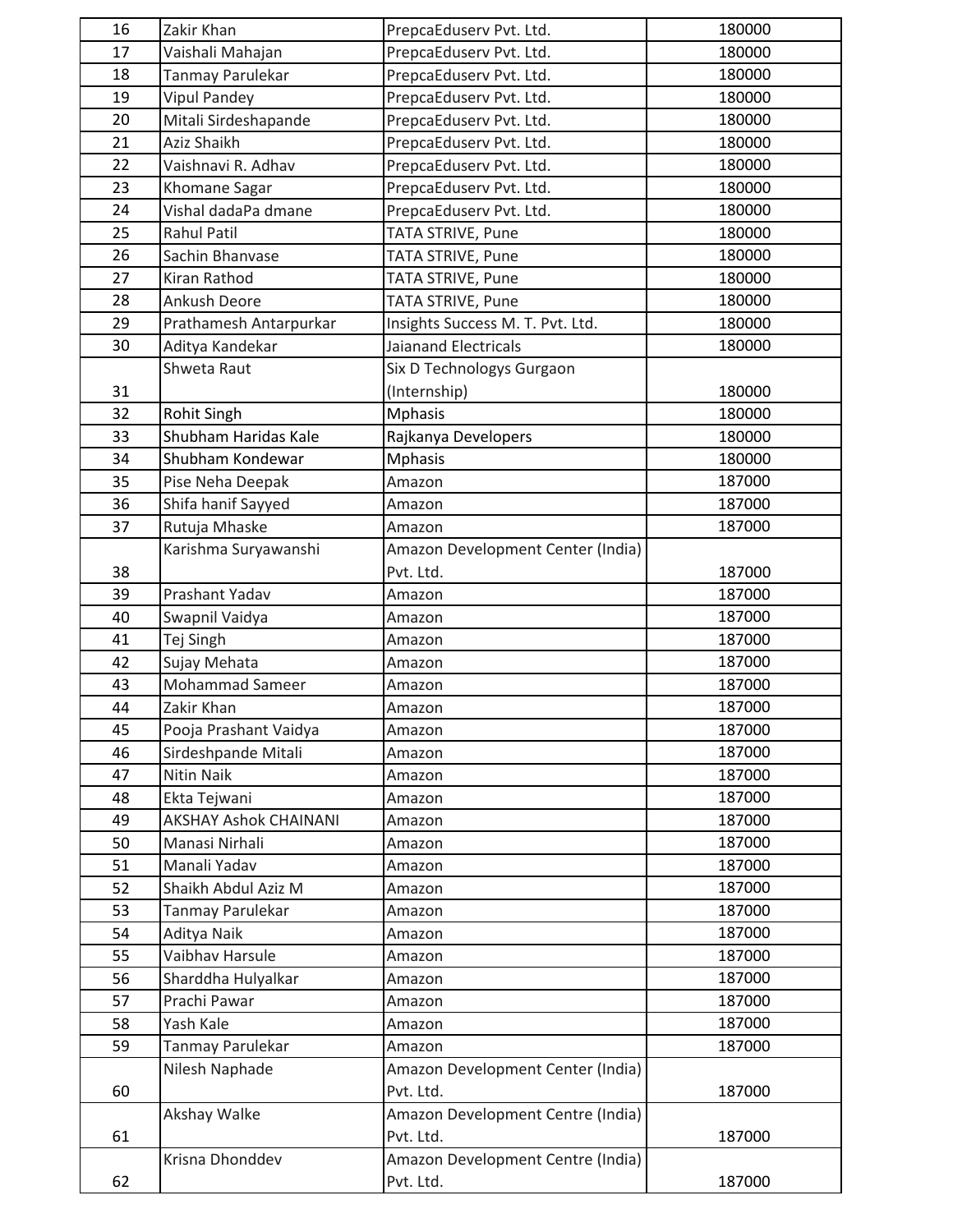|     | Kshitija Patil               | Amazon Development Centre (India)   |        |
|-----|------------------------------|-------------------------------------|--------|
| 63  |                              | Pvt. Ltd.                           | 187000 |
|     | Sayali Ghodke                | Amazon Development Centre (India)   |        |
| 64  |                              | Pvt. Ltd.                           | 187000 |
|     | Ankush Deore                 | Amazon Development Centre (India)   |        |
| 65  |                              | Pvt. Ltd.                           | 187000 |
|     | Sayali Paraye                | Amazon Development Centre (India)   |        |
| 66  |                              | Pvt. Ltd.                           | 187000 |
| 67  | <b>Vishal Gore</b>           | Amazon                              | 187000 |
| 68  | Sirdeshpande Mitali          | Amazon                              | 187000 |
| 69  | <b>Nitin Naik</b>            | Amazon                              | 187000 |
| 70  | Ekta Tejwani                 | Amazon                              | 187000 |
| 71  | <b>AKSHAY Ashok CHAINANI</b> | Amazon                              | 187000 |
| 72  | Manasi Nirhali               | Amazon                              | 187000 |
| 73  | Shaikh Abdul Aziz M          | Amazon                              | 187000 |
| 74  | Tanmay Parulekar             | Amazon                              | 187000 |
| 75  | Aditya Naik                  | Amazon                              | 187000 |
| 76  | Vaibhav Harsule              | Amazon                              | 187000 |
| 77  | Sharddha Hulyalkar           | Amazon                              | 187000 |
| 78  | Prachi Pawar                 | Amazon                              | 187000 |
| 79  | Yash Kale                    | Amazon                              | 187000 |
|     |                              |                                     |        |
|     | Nilesh Naphade               | Amazon Development Center (India)   |        |
| 80  |                              | Pvt. Ltd.                           | 187000 |
| 81  | Jay S. Golande               | Talentedge                          | 200000 |
| 82  | Mangesh Vinchankar           | Talentedge                          | 200000 |
| 83  | Radhika Deshmukh             | Talentedge                          | 200000 |
| 84  | Ruturaj Bokil                | Talentedge                          | 200000 |
| 85  | Mayuri Somwanshi             | Talentedge                          | 200000 |
| 86  | Prasanna G. Vidhate          | Medline Industries India Pvt. Ltd.  | 200000 |
| 87  | Manali Yadav                 | Talentedge                          | 200000 |
| 88  | Radhika Deshmukh             | Talentedge                          | 200000 |
| 89  | Dinesh Pawar                 | Wedcon                              | 200000 |
| 90  | Akshay Bangar                | <b>Sys Tech Solutions</b>           | 200000 |
| 91  | Pooja Jadhav                 | Inventive                           | 216000 |
|     | Ajinkya Pasalkar             | Screen Magic Mobile Media Pvt. Ltd. |        |
| 92  |                              |                                     | 240000 |
| 93  | Rahul More                   | <b>High Tech Elecronics</b>         | 240000 |
| 94  | Dinesh Pawar                 | <b>High Tech Elecronics</b>         | 240000 |
| 95  | Rupesh Choudhary             | <b>High Tech Elecronics</b>         | 240000 |
| 96  | Mahesh Anerao                | Frontline Electronics Ltd.          | 240000 |
| 97  | Rahul Dongare                | Frontline Electronics Ltd.          | 240000 |
| 98  | Rushikesh Shinde             | <b>Genesis Technologies</b>         | 240000 |
| 99  | Yash Kale                    | Mind Tree                           | 240000 |
| 100 | <b>Mrunal Pathak</b>         | TechechelonsInfosolutionsPvt.Ltd.   | 240000 |
|     | Omkar Patil                  | Tecnico Industrial Automation Pvt.  |        |
| 101 |                              | Ltd.                                | 240000 |
|     | Chetan Bhoje                 | Tecnico Industrial Automation Pvt.  |        |
| 102 |                              | Ltd.                                | 240000 |
|     | Aditi Kasarkhedkar           | Tecnico Industrial Automation Pvt.  |        |
| 103 |                              | Ltd.                                | 240000 |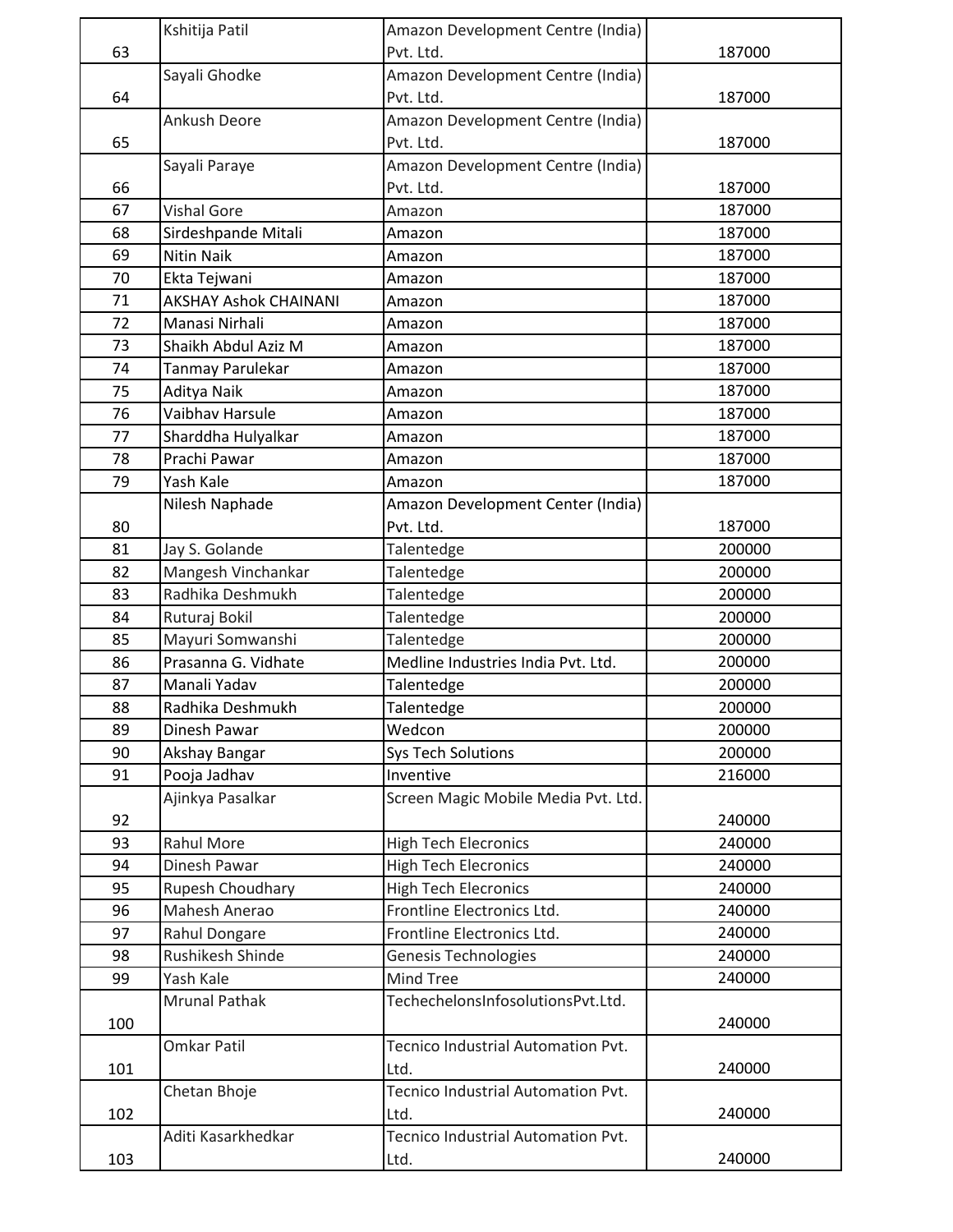|     | AkshayBangar              | Tecnico Industrial Automation Pvt. |        |
|-----|---------------------------|------------------------------------|--------|
| 104 |                           | Ltd.                               | 240000 |
| 105 | Preeti Singh              | Harbinger Interactive Learning Ltd | 240000 |
| 106 | <b>Rahul More</b>         | <b>High Tech Elecronics</b>        | 240000 |
| 107 | Dinesh Pawar              | <b>High Tech Elecronics</b>        | 240000 |
| 108 | Rupesh Choudhary          | <b>High Tech Elecronics</b>        | 240000 |
| 109 | Mahesh Anerao             | Frontline Electronics Ltd.         | 240000 |
| 110 | Rahul Dongare             | Frontline Electronics Ltd.         | 240000 |
| 111 | Rushikesh Shinde          | Genesis Technologies               | 240000 |
| 112 | Yash Kale                 | Mind Tree                          | 240000 |
| 113 | Nilesh Naphade            | <b>Velocity Organisation</b>       | 250000 |
| 114 | Pratiksha Shivekar        | <b>Bosch</b>                       | 250000 |
| 115 | Ekta Upadhye              | <b>Pricision Organisation</b>      | 250000 |
| 116 | Dhanashri Misale          | Airport Athority Of India          | 250000 |
| 117 | <b>Vivek Shelke</b>       | Hudl India Pvt.Ltd.                | 250000 |
| 118 | Nilesh Naphade            | <b>Velocity Organisation</b>       | 250000 |
| 119 | Pratiksha Shivekar        | <b>Bosch</b>                       | 250000 |
| 120 | Ekta Upadhye              | <b>Pricision Organisation</b>      | 250000 |
| 121 | Sonali Subhash Deokar     | Extramarks                         | 300000 |
| 122 | <b>Ankit Todi</b>         | Calyxpod                           | 300000 |
| 123 | Mansi B. Hiremath         | Zensar                             | 300000 |
| 124 | Shrishti S. Dixit         | Zensar                             | 300000 |
| 125 | Keshav K. Vaswani         | Zensar                             | 300000 |
| 126 | <b>Umang Koul</b>         | Zensar                             | 300000 |
| 127 | Vaswani keshav kishore    | <b>ZENSAR</b>                      | 300000 |
| 128 | <b>Mandar More</b>        | Minilac India Pvt. Ltd.            | 300000 |
| 129 | Radhika Deshmukh          | Tata Motors                        | 300000 |
| 130 | Supriya Maskare           | <b>Tata Motors</b>                 | 300000 |
| 131 | Pooja Prashant Vaidya     | <b>Joro Industries</b>             | 300000 |
| 132 | Akanksha Singh            | Vedanti Innovations Pvt. Ltd.      | 300000 |
| 133 | <b>Harshal Davate</b>     | <b>Emerson Export</b>              | 300000 |
| 134 | <b>Rohan Tar</b>          | <b>Emerson Export</b>              | 300000 |
| 135 | Samarth Joshi             | Seer Tech IT Solution LLP          | 300000 |
| 136 | simran Kaul               | Seer Tech IT Solution LLP          | 300000 |
| 137 | Aadesh Bahade             | Seer Tech IT Solution LLP          | 300000 |
| 138 | KiranMaske                | Seer Tech IT Solution LLP          | 300000 |
| 139 | Aadesh Laxmikant Bahade   | PHI Audiocom                       | 300000 |
| 140 | Harshad Tukaram Yedge     | PHI Audiocom                       | 300000 |
| 141 | Shriram Role              | PHI Audiocom                       | 300000 |
|     | Kondewar Shubham Dipakrao | PHI Audiocom                       |        |
| 142 |                           |                                    | 300000 |
| 143 | Ankit Todi                | <b>Toppers</b>                     | 300000 |
| 144 | Suhas Dombale             | GSLab                              | 300000 |
| 145 | Abhishek Rastogi          | Zensar                             | 300000 |
| 146 | Radhika Deshmukh          | <b>Tata Motors</b>                 | 300000 |
| 147 | Supriya Maskare           | Tata Motors                        | 300000 |
| 148 | Pooja Prashant Vaidya     | Joro Industries                    | 300000 |
| 149 | Swapnil Kharate           | Mahindra & Mahindra                | 300000 |
| 150 | Pratik Pravin Bhanushali  | Mahindra & Mahindra                | 300000 |
| 151 | Satyajit Kudalkar         | <b>Bitwise</b>                     | 300000 |
| 152 | Rohan Kulkarni            | <b>Bitwise</b>                     | 300000 |
| 153 | Yash Chaudhari            | <b>Bitwise</b>                     | 300000 |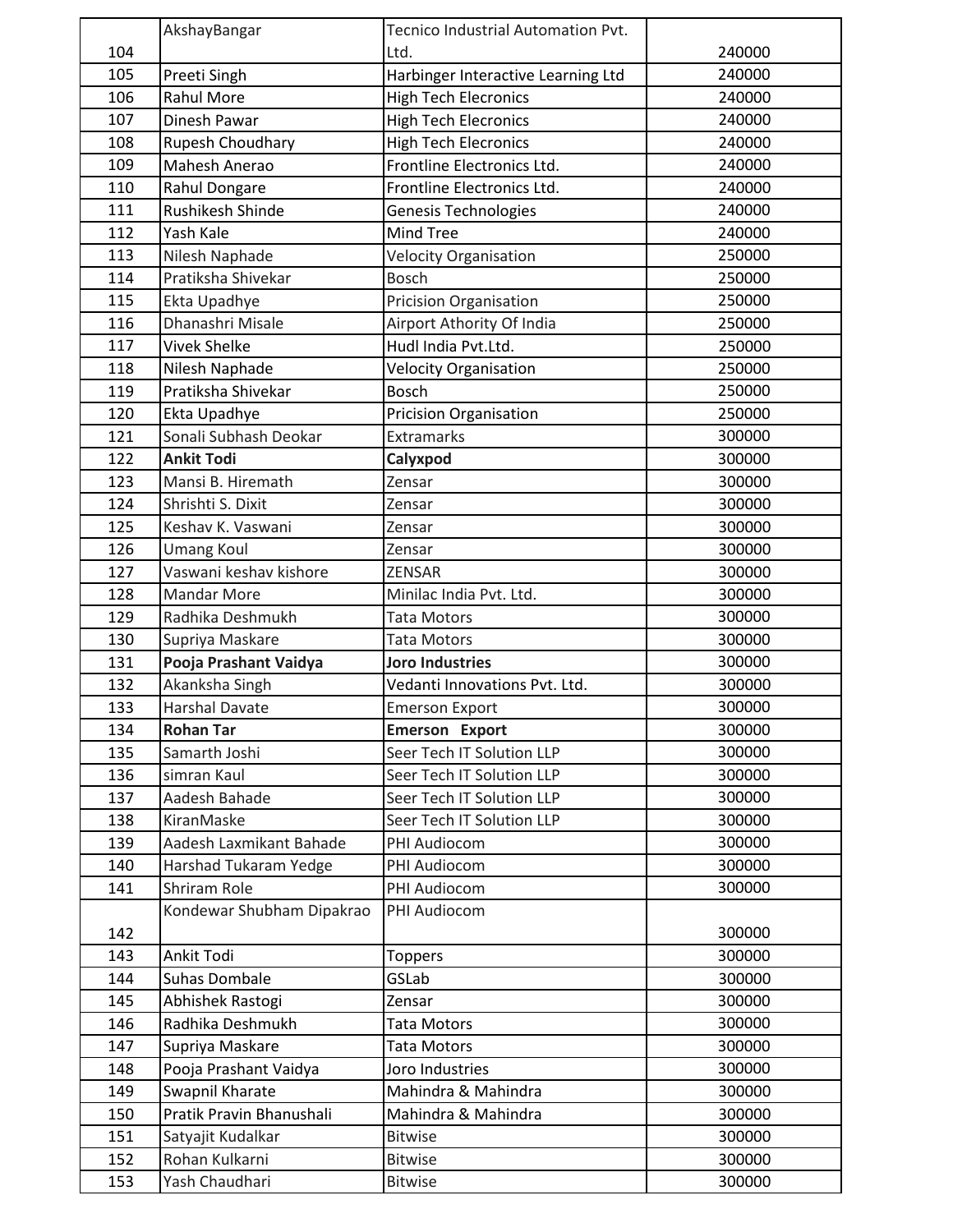| 154 | mayuresh zende               | <b>Bitwise</b>                   | 300000 |
|-----|------------------------------|----------------------------------|--------|
|     | Mohammad Sameer(1st Shift)   | Reliance JioInfocomm Ltd.        |        |
| 155 |                              |                                  | 305000 |
| 156 | Azhar Mithani (1st Shift)    | Reliance JioInfocomm Ltd.        | 305000 |
| 157 | Umar Shaikh (1st Shift)      | Reliance JioInfocomm Ltd.        | 305000 |
| 158 | Manasi Anil Welling          | Atos Syntel                      | 310000 |
| 159 | Prasiddh Uttam Godhane       | <b>Just Dile</b>                 | 310000 |
| 160 | Ashutosh Atul Kshirsagar     | Atos Syntel                      | 310000 |
|     | Kanchan Girijashankar Verma  | Atos Syntel                      |        |
| 161 |                              |                                  | 310000 |
| 162 | Krishna Gatlewar             | Atos Syntel                      | 310000 |
| 163 | <b>Mohammed Sameer</b>       | Atos Syntel                      | 310000 |
| 164 | Pranali Dilip Rananaware     | Atos Syntel                      | 310000 |
| 165 | Renuka Ravindra Dhole        | Atos Syntel                      | 310000 |
| 166 | Tanuja Arun Bhujbal          | Atos Syntel                      | 310000 |
|     | Sheikh Umar Mohammed         | Atos Syntel                      |        |
| 167 | Hussain                      |                                  | 310000 |
| 168 | Thaiparambil Joe Joseph      | Atos Syntel                      | 310000 |
| 169 | <b>Umang Kaul</b>            | Atos Syntel                      | 310000 |
| 170 | Ankit Todi                   | Tech Mahindra                    | 325000 |
| 171 | Deepika Kunwar               | <b>Tech Mahindra</b>             | 325000 |
| 172 | <b>Atul Shetty</b>           | <b>Tech Mahindra</b>             | 325000 |
| 173 | Shalbi Shaji                 | <b>Tech Mahindra</b>             | 325000 |
| 174 | Mayuri Gore                  | Tech Mahindra                    | 325000 |
| 175 | Nasarin Attar                | Tech Mahindra                    | 325000 |
| 176 | Aniket Anil Raut             | <b>Tech Mahindra</b>             | 325000 |
| 177 | Tejas Khairnar               | Tech Mahindra                    | 325000 |
| 178 | Sakshi Bhosale               | <b>Tech Mahindra</b>             | 325000 |
| 179 | Itisha Adhav                 | Tech Mahindra                    | 325000 |
| 180 | Saurabh Talathi              | Virtusa                          | 330000 |
| 181 | <b>Suhas Dombale</b>         | Virtusa                          | 330000 |
| 182 | Jayant Teware                | Virtusa                          | 330000 |
| 183 | Akshay Takale                | Virtusa                          | 330000 |
| 184 | Shubham Dhamane              | Virtusa                          | 330000 |
| 185 | Harshada Kumbhar             | Virtusa                          | 330000 |
| 186 | Shailendra Ramotar Singh     | <b>Tata Consultancy Services</b> | 336000 |
| 187 | PRAGYA KUMARI                | <b>Tata Consultancy Services</b> | 336000 |
| 188 | SHIVANI Pacharne             | <b>Tata Consultancy Services</b> | 336000 |
| 189 | <b>MANASI Anil WELLING</b>   | <b>Tata Consultancy Services</b> | 336000 |
| 190 | MONICA Girdhari GUPTA        | <b>Tata Consultancy Services</b> | 336000 |
| 191 | Shruti Biradar               | <b>Tata Consultancy Services</b> | 336000 |
| 192 | <b>SHARON BEULAH Charles</b> | <b>Tata Consultancy Services</b> | 336000 |
| 193 | Palash Saroware              | <b>Tata Consultancy Services</b> | 336000 |
| 194 | Pranali Rananaware           | <b>Tata Consultancy Services</b> | 336000 |
| 195 | Rohan Kulkarni               | <b>Tata Consultancy Services</b> | 336000 |
| 196 | Jithu R.                     | <b>Tata Consultancy Services</b> | 336000 |
| 197 | Shankar Waghmare             | <b>Tata Consultancy Services</b> | 336000 |
| 198 | Sayali Baser                 | <b>Tata Consultancy Services</b> | 336000 |
|     | SUDARSHAN Subhash ZODAGE     | <b>Tata Consultancy Services</b> |        |
| 199 |                              |                                  | 336000 |
|     | AJINKYA Ramchandra           | <b>Tata Consultancy Services</b> |        |
| 200 | PASALKAR                     |                                  | 336000 |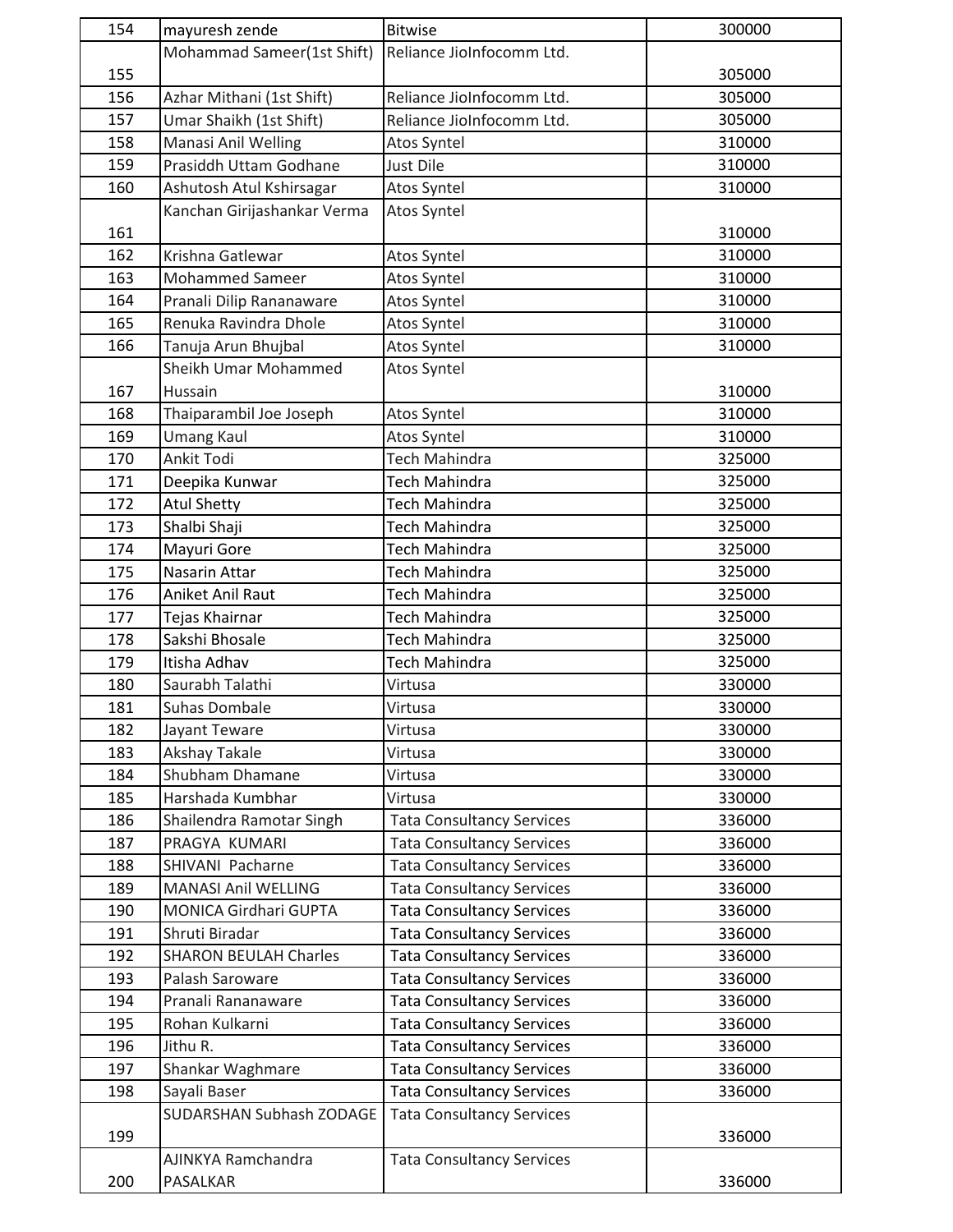| 201 | <b>KALYANI Arun MORE</b>     | <b>Tata Consultancy Services</b> | 336000 |
|-----|------------------------------|----------------------------------|--------|
| 202 | <b>AKSHAY Ashok CHAINANI</b> | <b>Tata Consultancy Services</b> | 336000 |
| 203 | Yash Kale                    | <b>Tata Consultancy Services</b> | 336000 |
| 204 | Venktesh Jalnapure           | <b>Tata Consultancy Services</b> | 336000 |
| 205 | Sanket Pagare                | <b>Tata Consultancy Services</b> | 336000 |
| 206 | Rana Mohini                  | <b>Tata Consultancy Services</b> | 336000 |
| 207 | Anagha Chaudhari             | <b>Tata Consultancy Services</b> | 336000 |
| 208 | Kartik Rathod                | <b>Tata Consultancy Services</b> | 336000 |
| 209 | Bhujang janardhan zanak      | <b>Tata Consultancy Services</b> | 336000 |
| 210 | Joe Joseph                   | <b>Tata Consultancy Services</b> | 336000 |
| 211 | Ravikiran Suryakant Patil    | <b>Tata Consultancy Services</b> | 336000 |
| 212 | Yash Kale                    | <b>Tata Consultancy Services</b> | 336000 |
| 213 | Venkatesh Jalnapure          | <b>Tata Consultancy Services</b> | 336000 |
| 214 | Sanket Pagare                | <b>Tata Consultancy Services</b> | 336000 |
| 215 | Shubham Walhe                | Electromech                      | 340000 |
| 216 | <b>Akshay Walke</b>          | <b>Neil Soft</b>                 | 340000 |
| 217 | Rana Mohini                  | L & T Infotech                   | 350000 |
| 218 | Deepak Yadav                 | L & T Infotech                   | 350000 |
| 219 | Mitali Bhat                  | Wipro                            | 350000 |
| 220 | Omkar Vichare                | Wipro                            | 350000 |
| 221 | Deepak Yadav                 | Wipro                            | 350000 |
| 222 | Rana Mohini                  | Bristlecone India Ltd.           | 350000 |
| 223 | Renuka Dhole                 | L & T Infotech                   | 350000 |
| 224 | MONICA Girdhari GUPTA        | Wipro                            | 350000 |
| 225 | Kartik Rathod                | Wipro                            | 350000 |
| 226 | Kiran Khade                  | Wipro                            | 350000 |
| 227 | Rushikesh Punde              | Wipro                            | 350000 |
| 228 | Monica Bhundawat             | Wipro                            | 350000 |
| 229 | Priti Ankam                  | Wipro                            | 350000 |
| 230 | Subrato Patnayak             | Wipro                            | 350000 |
| 231 | Swaraj Govindwar             | Wipro                            | 350000 |
| 232 | Yamini Jhamnani              | Wipro                            | 350000 |
| 233 | Jithu R.                     | Wipro                            | 350000 |
| 234 | Jhamnani Yamini              | <b>Bristlecone</b>               | 350000 |
| 235 | Warma Kanchan                | <b>Bristlecone</b>               | 350000 |
| 236 | Waikar Sneha                 | <b>Bristlecone</b>               | 350000 |
| 237 | Babita Bhist                 | <b>Bristlecone</b>               | 350000 |
| 238 | <b>Preeti Singh</b>          | <b>Harbinger</b>                 | 350000 |
| 239 | Abhivyakti Sharma            | L & T Infotech                   | 350000 |
| 240 | Sumedha Jori                 | Wipro                            | 350000 |
| 241 | PRAGYA KUMARI                | Wipro                            | 350000 |
| 242 | Sumedha Jori                 | Wipro                            | 350000 |
| 243 | Ajinkya Pasalkar             | Cognizant                        | 350000 |
| 244 | MitaliBhat                   | Eternus                          | 360000 |
| 245 | Shifa Sayyed                 | Eternus                          | 360000 |
| 246 | Pragya Kumari                | <b>INFOSYS</b>                   | 360000 |
| 247 | Sweety Samantha              | <b>INFOSYS</b>                   | 360000 |
| 248 | Moiz Fakri                   | <b>INFOSYS</b>                   | 360000 |
| 249 | Anushree Ghugul              | <b>INFOSYS</b>                   | 360000 |
| 250 | Neelam Ubhe                  | <b>INFOSYS</b>                   | 360000 |
| 251 | Ojaswini Gorana              | <b>INFOSYS</b>                   | 360000 |
| 252 | PRATIK Rohit PATIL           | Eternus                          | 360000 |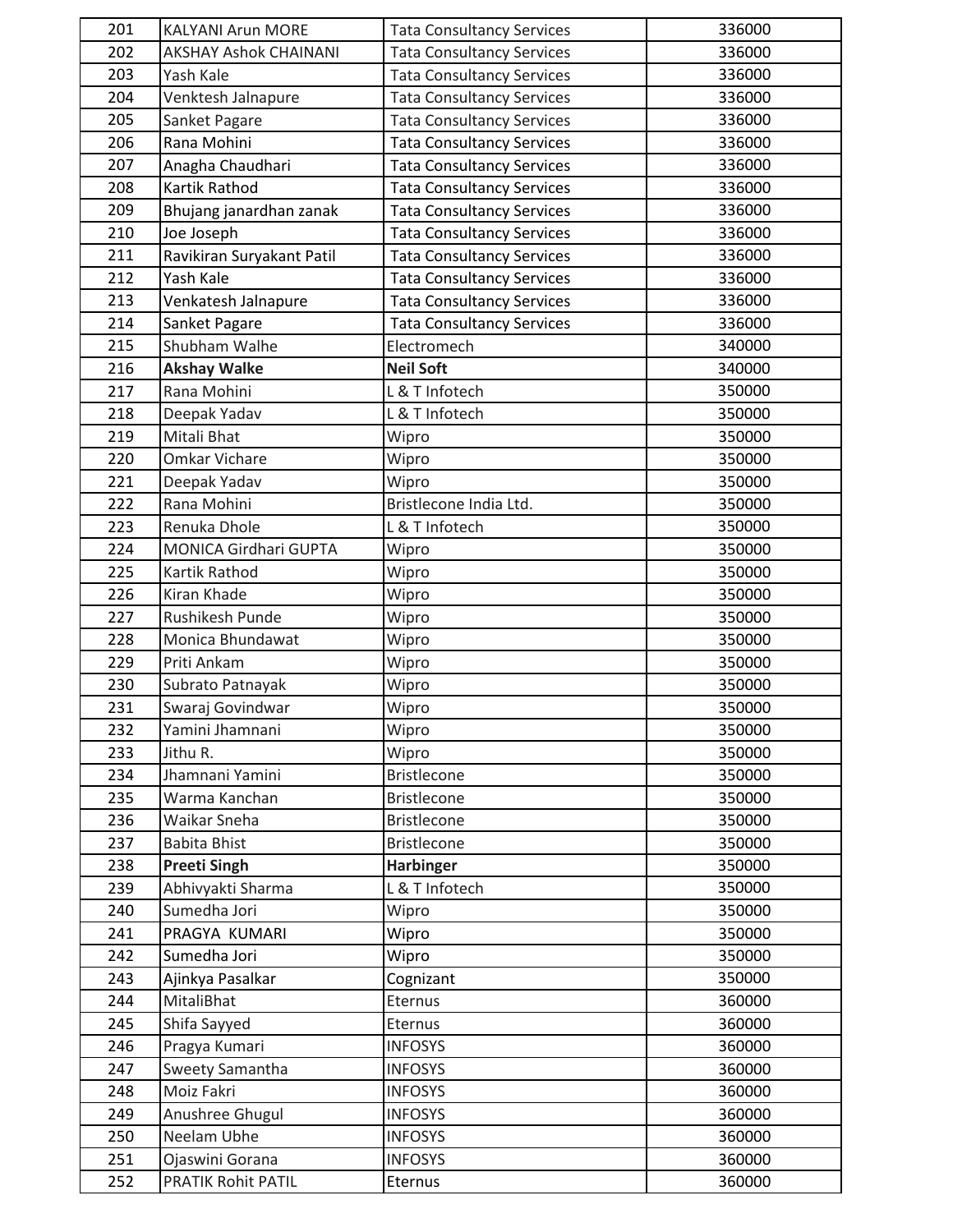|     | RACHANA Prasanna             | Eternus         |        |
|-----|------------------------------|-----------------|--------|
| 253 | <b>ASHTAPUTRE</b>            |                 | 360000 |
| 254 | SIBIYA S Babu                | Eternus         | 360000 |
| 255 | Kiran Khade                  | <b>INFOSYS</b>  | 360000 |
| 256 | Nitiraj Shitole              | <b>INFOSYS</b>  | 360000 |
| 257 | <b>Nupur Pandey</b>          | <b>INFOSYS</b>  | 360000 |
| 258 | Jithu R.                     | <b>INFOSYS</b>  | 360000 |
| 259 | Kajal Sonawane               | <b>INFOSYS</b>  | 360000 |
| 260 | Revati Shelke                | <b>INFOSYS</b>  | 360000 |
| 261 | Shubhangi Mangrulkar         | <b>INFOSYS</b>  | 360000 |
| 262 | Shruti Bandhal               | <b>INFOSYS</b>  | 360000 |
| 263 | <b>Umang Koul</b>            | <b>INFOSYS</b>  | 360000 |
| 264 | Yamini Jhamnani              | <b>INFOSYS</b>  | 360000 |
| 265 | Kartik Rathod                | <b>INFOSYS</b>  | 360000 |
| 266 | <b>Omkar Thorat</b>          | <b>INFOSYS</b>  | 360000 |
| 267 | Sayali Bonawale              | <b>INFOSYS</b>  | 360000 |
| 268 | Chinmay Jain                 | <b>INFOSYS</b>  | 360000 |
| 269 | Saurabh Pende                | <b>INFOSYS</b>  | 360000 |
| 270 | Shankar Waghmare             | <b>INFOSYS</b>  | 360000 |
| 271 | <b>Umar Shaikh</b>           | <b>INFOSYS</b>  | 360000 |
| 272 | Sujay Mehata                 | <b>INFOSYS</b>  | 360000 |
| 273 | Harshada Hire                | <b>INFOSYS</b>  | 360000 |
| 274 | Aditya Mule                  | <b>INFOSYS</b>  | 360000 |
| 275 | Ashutosh Kshirsagar          | <b>INFOSYS</b>  | 360000 |
| 276 | Shubham Pusegaonkar          | <b>INFOSYS</b>  | 360000 |
| 277 | Sharma Abhivyakti            | <b>INFOSYS</b>  | 360000 |
| 278 | Sakunde Shraddha M.          | <b>INFOSYS</b>  | 360000 |
| 279 | Ajay Dwarkunde               | <b>INFOSYS</b>  | 360000 |
| 280 | Yashovardhan Mishra          | <b>INFOSYS</b>  | 360000 |
| 281 | Tejas Gadsingh               | Capgemini       | 380000 |
| 282 | Prashant Yadav               | Capgemini       | 380000 |
| 283 | Ravikiran Suryakant Patil    | Capgemini       | 380000 |
| 284 | Harshada Satish Bhujbal      | Capgemini       | 380000 |
| 285 | Sayali Suresh Bonawale       | Capgemini       | 380000 |
| 286 | SurajJangam                  | Johnson Control | 380000 |
| 287 | Swati Bhat                   | Johnson Control | 380000 |
| 288 | Abhishek Ambetkar            | Johnson Control | 380000 |
| 289 | Lavesh Bhadavkar             | Johnson Control | 380000 |
| 290 | <b>SHARON BEULAH Charles</b> | Amdocs          | 380000 |
| 291 | Vaibhav Harsule              | Amdocs          | 380000 |
| 292 | Utkarsha Kohalekar           | Amdocs          | 380000 |
| 293 | Priyanka Jadhav              | Sigma Systems   | 400000 |
| 294 | Sargam Pandey                | Saama Software  | 400000 |
| 295 | Rohan Kulkarni               | DataMetica      | 400000 |
| 296 | Prashant Tanaji Salunkhe     | <b>IBM</b>      | 410000 |
|     | Aakanksha nagnath dumane     | <b>IBM</b>      |        |
| 297 |                              |                 | 410000 |
| 298 | Adhira jnitinbudukhh         | <b>IBM</b>      | 410000 |
| 299 | Nitiraj shitole              | <b>IBM</b>      | 410000 |
| 300 | Khade kiran sanjay           | <b>IBM</b>      | 410000 |
| 301 | Shreyas saisekhar            | <b>IBM</b>      | 410000 |
| 302 | Bhujang janardhan zanak      | <b>IBM</b>      | 410000 |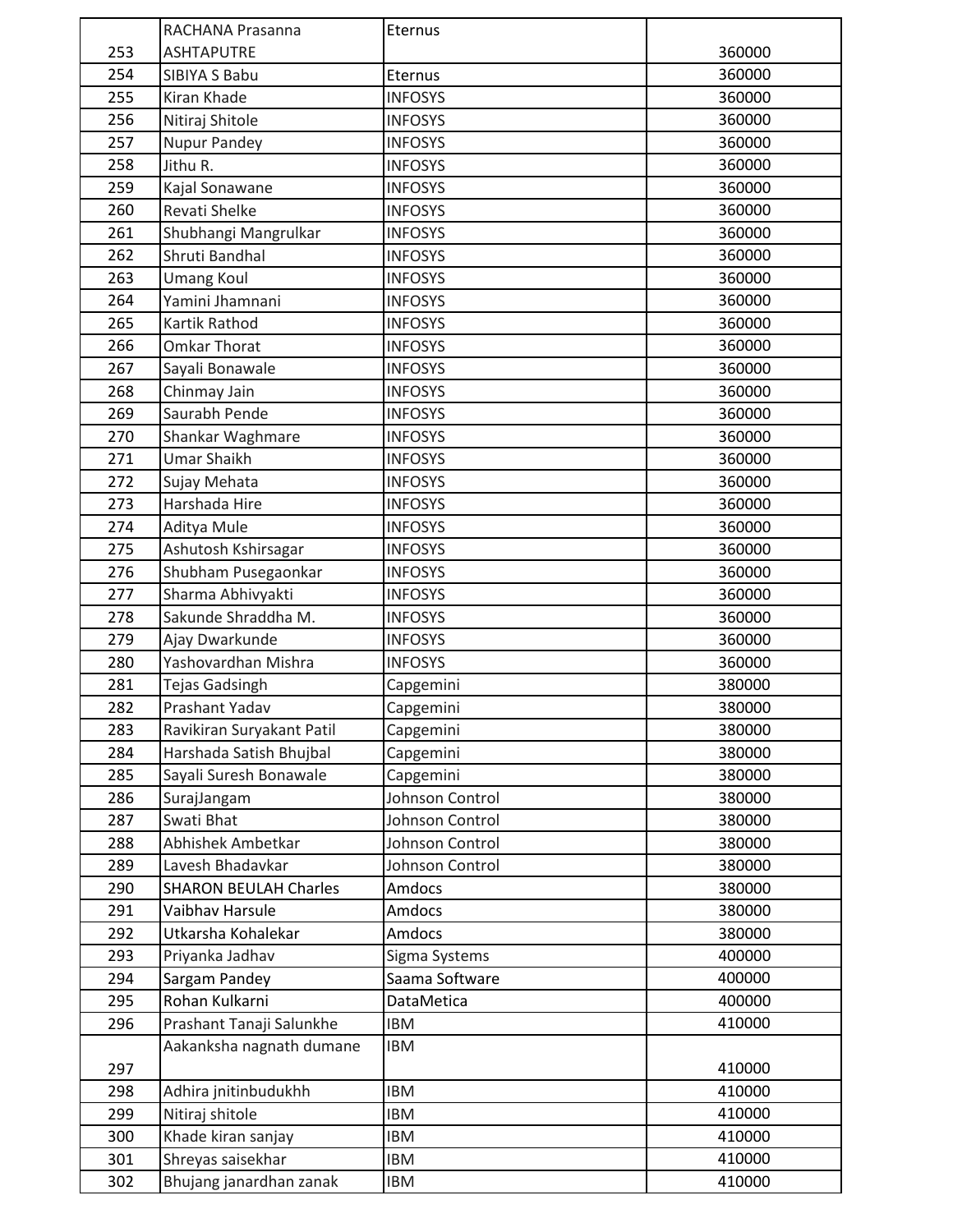| 303            | Adhiraj budukhh            | <b>IBM</b>                                    | 410000                |
|----------------|----------------------------|-----------------------------------------------|-----------------------|
| 304            | Keshav Vaswani             | <b>IBM</b>                                    | 410000                |
| 305            | Rohan Kulkarni             | <b>IBM</b>                                    | 410000                |
|                | AAKANKSHA Nagnath          | <b>IBM</b>                                    |                       |
| 306            | <b>DUMANE</b>              |                                               | 410000                |
| 307            | <b>KIRAN Sanjay KHADE</b>  | <b>IBM</b>                                    | 410000                |
| 308            | Keshav Vaswani             | <b>IBM</b>                                    | 410000                |
| 309            | <b>Bharambe Pragati</b>    | <b>IBM</b>                                    | 410000                |
|                | Purushottam Khandebharad   | Go Speedy Go                                  |                       |
| 310            |                            |                                               | 412000                |
| 311            | <b>Vipul Pandey</b>        | Go Speedy Go                                  | 412000                |
| 312            | Pooja Prashant Vaidya      | Go Speedy Go                                  | 412000                |
| 313            | Kshitija Kanase            | Go Speedy Go                                  | 412000                |
| 314            | Vaishnavi Nitin Surve      | Go Speedy Go                                  | 412000                |
| 315            | Akash Rajesh Pande         | Go Speedy Go                                  | 412000                |
| 316            | Riddhi Rajesh Sanghavi     | Go Speedy Go                                  | 412000                |
| 317            | Shaikh Abdul Aziz M        | Go Speedy Go                                  | 412000                |
| 318            | Payal Dhamale              | Vodafone (First Shift)                        | 450000                |
| 319            | Prachi kolte               | <b>Vodafone Shared Services</b>               | 450000                |
| 320            | Ghana Thakur               | TATA Consulting Engineers Ltd.                | 450000                |
| 321            | Akash Salunke              | TATA Consulting Engineers Ltd.                | 450000                |
| 322            | Onkar Saundkar             | My First Prise                                | 660000                |
|                |                            | UG 4 year Students placed in the year 2017-18 |                       |
| Sr. No.        | <b>Name of the Student</b> | <b>Organization Placed in</b>                 | <b>Salary Offered</b> |
| $\mathbf{1}$   | Amey bansod                | Amazon                                        | 175000                |
| $\overline{2}$ | Siddhesh Garsund           | Amazon                                        | 175000                |
| 3              | Amey Bansod                | Amazon                                        | 175000                |
| $\overline{4}$ | Uday Mahana                | Amazon                                        | 175000                |
| 5              | Chaitali Kelkar            | Amazon                                        | 175000                |
| 6              | Satyam Anand               | Amazon                                        | 175000                |
| $\overline{7}$ | Priyanka Kamble            | Amazon                                        | 175000                |
| 8              | Shravani Jadhav            | Amazon                                        | 175000                |
| 9              | Margi Adesara              | Amazon                                        | 175000                |
| 10             | <b>Abhishek Naik</b>       | Amazon                                        | 175000                |
| 11             | Shreyash Pawar             | Amazon                                        | 175000                |
| 12             | Devendra Dhumane           | Amazon                                        | 175000                |
| 13             | Preety Vajpayee            | Amazon                                        | 175000                |
| 14             | Sahil Mulani               | Amazon                                        | 175000                |
| 15             | Aishwarya Dixit            | Amazon                                        | 175000                |
| 16             | Onkar Santosh Chichkar     | Amazon Development Centre (India)             |                       |
|                |                            | Pvt. Ltd.                                     | 175000                |
| 17             | AKSHATA SOMESHWAR          | Amazon                                        |                       |
|                |                            |                                               |                       |
| 18             | <b>AKOLKAR</b>             |                                               | 175000                |
|                | VAIBHAVI MANOHAR BANSOD    | Amazon                                        |                       |
|                |                            |                                               | 175000                |
| 19             | ANKITA PRATAP BHOSALE      | Amazon                                        | 175000                |
| 20             | SONALI KRISHNA DASUR       | Amazon                                        | 175000                |
| 21             | <b>GARIMA TIWARI</b>       | Amazon                                        | 175000                |
| 22             | RUTUJA RAJENDRA            | Amazon                                        |                       |
|                | <b>KSHIRSAGAR</b>          |                                               | 175000                |
| 23             | LATA BASHERA SINGH         | Amazon                                        | 175000                |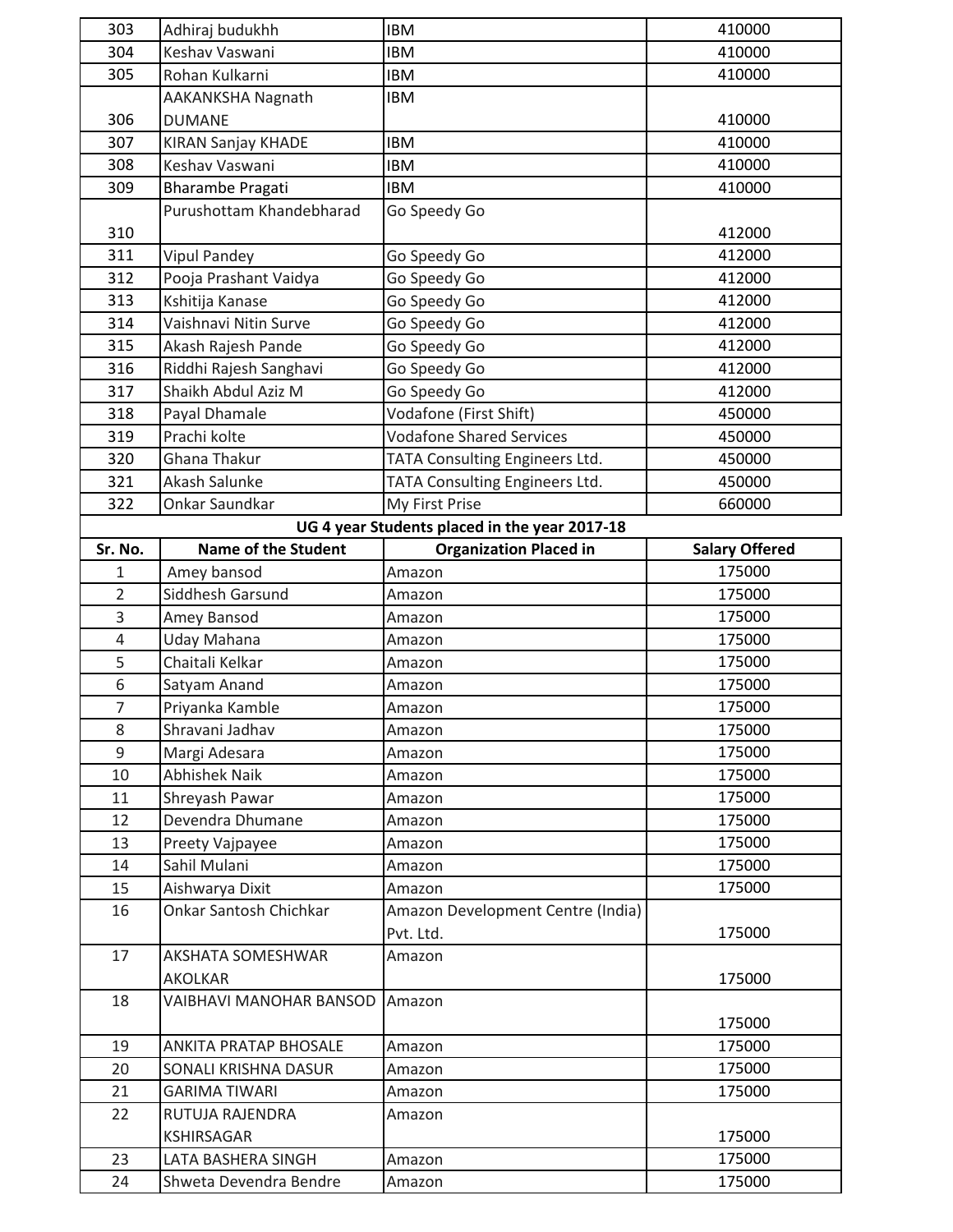| 25 | PRIYANKA UDAY MANOLKAR        | Amazon                                |        |
|----|-------------------------------|---------------------------------------|--------|
|    |                               |                                       | 175000 |
| 26 | SOURABH JAISINGH MORE         | Amazon                                | 175000 |
| 27 | Kshitija Gopalrao Nagras      | <b>Amazon</b>                         | 175000 |
| 28 | Nitisha Kaul                  | Amazon                                | 175000 |
| 29 | Pooja Santosh Patil           | Amazon                                | 175000 |
| 30 | Piyush Balasaheb Pawar        | amazon                                | 175000 |
| 31 | Ritika Thakur                 | amazon                                | 175000 |
| 32 | Shrikar Adesh Sawant          | amazon                                | 175000 |
| 33 | SONU SANJAY PANDIT            | Amazon                                | 175000 |
| 34 | <b>Sanket Satish Pardeshi</b> | Amazon                                | 175000 |
| 35 | AGARWAL SHUBHAM DEEPAK        | Amazon                                |        |
|    |                               |                                       | 175000 |
| 36 | <b>ANJALI KUMARI</b>          | Amazon                                | 175000 |
| 37 | KUDALE ANKITA N.              | Amazon                                | 175000 |
| 38 | PATHAK JANHAVI J.             | Amazon                                | 175000 |
| 39 | SAYED MOIZ J.                 | Amazon                                | 175000 |
| 40 | SHRADDHA VIJAY TARU           | Amazon                                | 175000 |
| 41 | Dalvi Onkar Nagojirao         | Amazon                                | 175000 |
| 42 | Yadav Tejaswini Deepak        | Amazon                                | 175000 |
| 43 | Kunal Kshirsagar              | Amazon                                | 175000 |
| 44 | kumar gaurav                  | Amazon                                | 175000 |
| 45 | Kalyani Phase                 | Amazon                                | 175000 |
| 46 | Shaikh Saddam                 | Amazon                                | 175000 |
| 47 | Satyam Anand                  | <b>INVENTIVE</b>                      | 180000 |
| 48 | Anurag Thoke                  | <b>INVENTIVE</b>                      | 180000 |
| 49 | Aishwarya Hajare              | <b>CAPITA</b>                         | 180000 |
| 50 | Parag Sanyshive               | <b>Service Stack</b>                  | 180000 |
| 51 | Muskaan Khan                  | Persistent System                     | 180000 |
| 52 | Jenish Karia                  | Wipro                                 | 180000 |
| 53 | Anushree Gawande              | nCircle Tech                          | 180000 |
| 54 | Poonam Doddamani              | <b>CODITAS</b>                        | 180000 |
| 55 | Pratima Khambad               | Congnizant                            | 180000 |
| 56 | Pratima Rajshekhar Khambad    | Cognizent Tech Solutions pvt ltd.     | 180000 |
| 57 | KARIM SULTAN DINANI           | Adolf solution                        | 180000 |
| 58 | POOJA SURESH JAGTAP           | Wipro                                 | 180000 |
| 59 | Gupta Himani Mukesh           | Infoysis                              | 180000 |
| 60 | Prabhu Divya Ramraya          | Wipro Lmt.                            | 180000 |
| 61 | vijay sawarkar                | ericsson                              | 180000 |
| 62 | Priyanka Aatmaram Bhosale     | capita pvt ltd, sending offere letter | 180000 |
| 63 | Pranav Baviskar               | Vilani Mart                           | 200000 |
| 64 | Pranav Baviskar               | Logistic Junction                     | 200000 |
| 65 | Aishwarya Kulkarni            | Keywordio                             | 200000 |
| 66 | Pratik Lodha                  | Amdocs                                | 200000 |
| 67 | Shradha kashid                | Amdocs                                | 200000 |
| 68 | Aishwarya Dixit               | Data Fortune                          | 200000 |
| 69 | <b>Shrirang Potale</b>        | Data Fortune                          | 200000 |
| 70 | Ankita Varade                 | AffinityX                             | 200000 |
| 71 | Shubham Jain                  | Nuance                                | 200000 |
| 72 | Hirenath Guruswami            | IDEA-IBM                              | 200000 |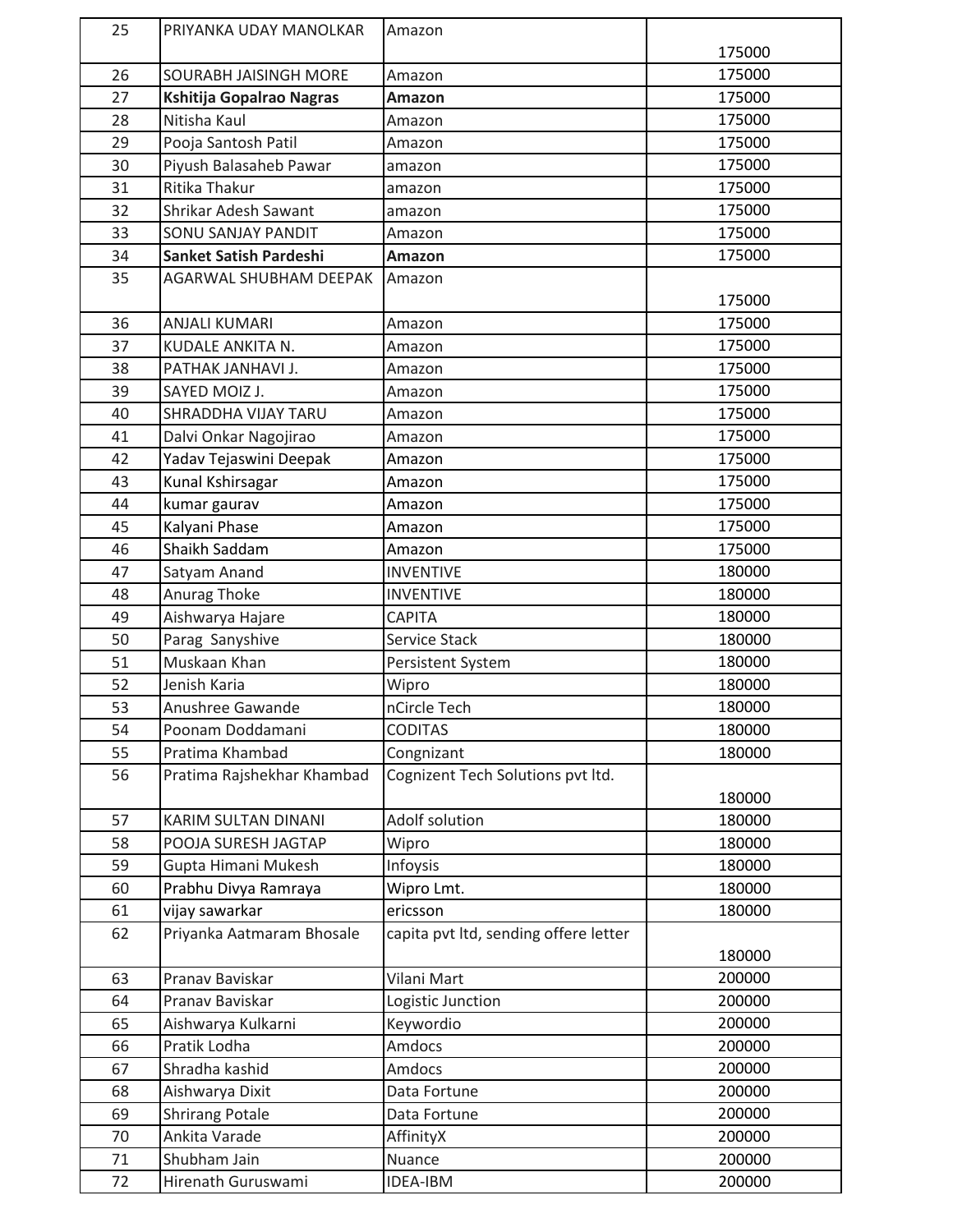| 73  | <b>Dhruv Purandare</b>  | <b>HUMBER</b>                       | 200000 |
|-----|-------------------------|-------------------------------------|--------|
| 74  | Vaibhav Patil           | Altimetrik                          | 200000 |
| 75  | Priyanka Hajare         | Nuance                              | 200000 |
| 76  | Neha Chhajed            | <b>Asset Analyst</b>                | 200000 |
| 77  | Shubham Kadlag          | <b>MITR</b>                         | 200000 |
| 78  | Nayana Deshmukh         | Nuance                              | 200000 |
| 79  | Sejal kale              | <b>TSL Consulting</b>               | 200000 |
| 80  | Minakshee Vikas Naik    | Android Developer, JARS technology  | 200000 |
| 81  | Nagesh Manohar Poplayat | zedo pvt ltd, sent offer letter     | 200000 |
| 82  | Jatin Kamal Sharma      | <b>Uniflex Cables Ltd</b>           | 200000 |
| 83  | Vikram Ajay Mishra      | Geeta Packagers                     | 200000 |
| 84  | Nilam Anil More         | Mohite Electronics Pvt.             |        |
|     |                         | Ltd., Dhanakaadi, Pune.             | 200000 |
| 85  | Kishor Bhagwan Rathod   | Saket Enterprises                   | 200000 |
| 86  | Aniket Nilesh Sarode    | <b>Aker Solutions</b>               | 200000 |
| 87  | <b>Shelar Parag</b>     | iEngineering Australia              | 200000 |
| 88  | <b>JANABAI APPARAO</b>  | Air Ellora Aviation Pvt.Ltd         |        |
|     | DAVANGAVE               |                                     | 200000 |
| 89  | Rucha Avinash Deore     | Ruchd                               | 200000 |
| 90  | KETAKI KAILAS GAVHANE   | PAMAC Finserve Pvt.ltd.             | 200000 |
| 91  | SHRUTI MANGESH HANDE    | Neeti solution Pvt.Ltd.             | 200000 |
| 92  | ASHUTOSH RAMCHANDRA     | Quickheal                           |        |
|     | <b>JAGATAP</b>          |                                     | 200000 |
| 93  | ABHAY BASWARAJ          | Volt control system                 |        |
|     | <b>KSHIRSAGAR</b>       |                                     | 200000 |
| 94  | Rahul Jagdish Mahbubani | Pride group of companies            | 200000 |
| 95  | RISHAP RAMBAHADUR SINGH | Eletronic product developer         |        |
|     |                         |                                     | 200000 |
| 96  | ASHWINI NAVNATH KAMTHE  | Ador welding ltd.                   |        |
|     |                         |                                     | 200000 |
| 97  | ALANKAR ASHOK MULEY     | Angular minds                       | 200000 |
| 98  | Niraj Vitthal Pandav    | <b>Worldbite Technology</b>         | 200000 |
| 99  | Piyusha Sayaji Patil    | Tosall India Pvt.Ltd.               | 200000 |
| 100 | SAHIL RIYAZAHAMAD       | Synophic system pvt.ltd.            |        |
|     | PATWEKAR                |                                     | 200000 |
| 101 | Pooja Pal               | TSI marketing                       | 200000 |
| 102 | ANKITA MUTAIYA POOJARI  | Smart electronics pvt.ltd.          | 200000 |
| 103 | Akshay Janardhan Reddy  | Code master reliance animation      | 200000 |
| 104 | SHOAIB IKABAL TAMBOLI   | <b>Hewlett Packard</b>              | 200000 |
| 105 | RUTUJA SHARAD BHAMARE   | Inigma automation                   | 200000 |
| 106 | Pravin Prakash Kedar    | <b>TCL</b>                          | 200000 |
| 107 | Swati Nanasaheb Pandit  | <b>Hewlett Packard</b>              | 200000 |
| 108 | PRERNA ANIL RODGE       | eclery                              | 200000 |
| 109 | JADHAV STUTI K.         | HCLTSS pvt.Ltd.                     | 200000 |
| 110 | MALI PRATIKSHA S.       | Flex                                | 200000 |
| 111 | MANGWANI MADHAVI B.     | Akhilesh electricals and automation |        |
|     |                         |                                     | 200000 |
| 112 | MULEY TEJAWINI SANJAY   | <b>Fores Marshal</b>                | 200000 |
| 113 | PALLA NADIM VAJID       | <b>IBM</b>                          | 200000 |
| 114 | POKALE POOJA M.         | 3cit                                | 200000 |
|     |                         |                                     |        |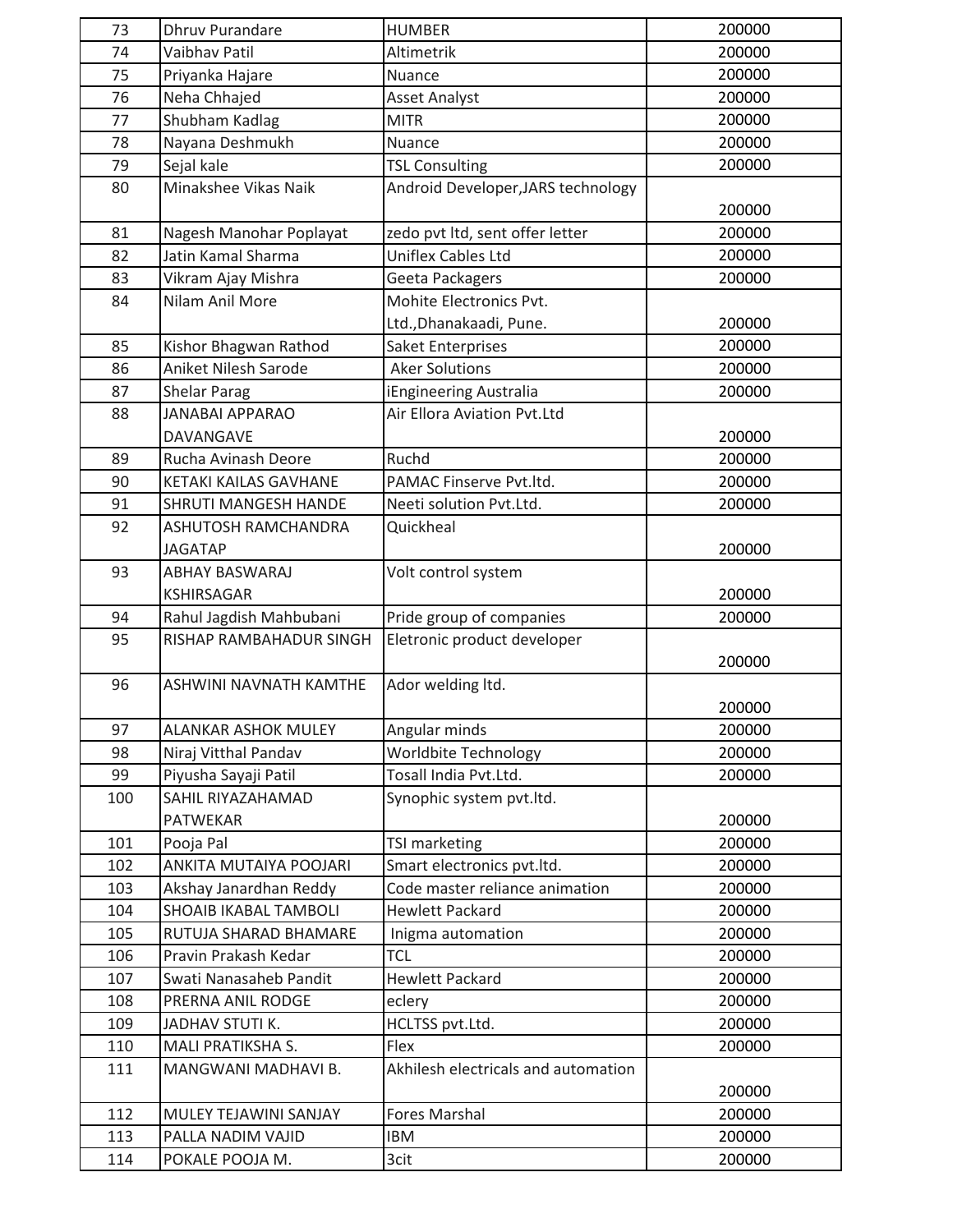| 115 | <b>SAMIKSHA NITIYANAND</b>  | <b>Velocity Organization</b>        |        |
|-----|-----------------------------|-------------------------------------|--------|
|     | PATIL.                      |                                     | 200000 |
| 116 | Kadam Samiksha Siddarth     | Versatile                           | 200000 |
| 117 | Kamble Snehal Anil          | Concentrix                          | 200000 |
| 118 | <b>Shetty Ankita Shekar</b> | Versatile                           | 200000 |
| 119 | Preeyonuj Boruah            | Asquared IoT Pvt. Ltd.              | 200000 |
| 120 | Sumit Gokul Mahajan         | Persistent System                   | 200000 |
| 121 | Chavan Bhavana M            | <b>Pragmatic Solutions</b>          | 200000 |
| 122 | Jadhav Mayuri Prakash       | Persistent Pvt Ltd                  | 200000 |
| 123 | <b>Thakare Vaibhav</b>      | Kantar GDC, Pune                    | 200000 |
| 124 | Mapara Aishwarya Mahesh     | Greytrix Pvt. Ltd                   | 200000 |
| 125 | Dhanbhar Shreya             | GasIT Pvt Ltd                       | 200000 |
| 126 | <b>ASHISH KUMAR</b>         | Global step                         | 200000 |
| 127 | <b>MANGESH AWARE</b>        | Greeksoft tech                      | 200000 |
| 128 | <b>SURAJ BANSODE</b>        | Transerve Advisor pvt ltd           | 200000 |
| 129 | <b>ESHA BAZAZ</b>           | Flex electronics                    | 200000 |
| 130 | Sagade Chintamani           | <b>Gram Power</b>                   | 200000 |
| 131 | <b>AKSHAY VARMA</b>         | Tata communication trasformations s | 200000 |
| 132 | <b>MANISH VITKAR</b>        | synergy solution pvt ltd            | 200000 |
| 133 | Birajdar Mahesh Gunwant     | Analogic Engg.                      | 200000 |
| 134 | Chame Gayatri Gangadhar     | Isometric Pvt. Ltd.                 | 200000 |
| 135 | Chaudhari Nikita Nitin      | Avon Bldg.soln.                     | 200000 |
| 136 | Deodhar Palavi Milind       | Softenger India                     | 200000 |
| 137 | Mhatre Tejas Vijay          | <b>Reliance Industries</b>          | 200000 |
| 138 | Palshikar Akshay Aniruddha  | Fabex Engg.                         | 200000 |
| 139 | Prajapati Sandesh Ramashray | Fewrman Schwritzer systemiteck      | 200000 |
| 140 | Savarkar Akshay Umesh       | <b>Avon Building Solution</b>       | 200000 |
| 141 | Sawant Krutika Anil         | <b>NK Instruments</b>               | 200000 |
| 142 | Shinde Krushna Anil         | Analogic Engg.                      | 200000 |
| 143 | Vispute Nilesh Raghunath    | <b>Akhilesh Electricals</b>         | 200000 |
| 144 | Utkarsha Dhande             | Prestige India Technologies         | 220000 |
| 145 | Swarada Deshpande           | <b>Mphasis</b>                      | 220000 |
| 146 | Shivanee Pawar              | <b>Mphasis</b>                      | 220000 |
| 147 | Preety Jaykumar Vajpayee    | E-Zest                              | 220000 |
| 148 | Pratik Kulkarni             | <b>Mphasis</b>                      | 220000 |
| 149 | Chandan Mehta               | Xento                               | 220000 |
| 150 | Amey bansod                 | Welkin                              | 220000 |
| 151 | <b>Akhil Nair</b>           | <b>Mphasis</b>                      | 220000 |
| 152 | Jenish Karia                | <b>Mphasis</b>                      | 220000 |
| 153 | Mansi Sable                 | Parth Infotech                      | 220000 |
| 154 | Manali Rajendra Joshi       | opulent infotech pvt ltd            | 220000 |
| 155 | Rishbh Harilal Verma        | Software developer, Ebuiteq         | 220000 |
| 156 | Belle Ravi Kashinath        | Working at Zenith industrial rubber |        |
|     |                             | products Pvt.Ltd.                   | 220000 |
| 157 | Supriya Subhash Salunkhe    | Subodhan Capacitors                 | 220000 |
| 158 | Rupali Sheshrao Shete       | Core Company, Chakan                | 220000 |
| 159 | YOGITA LAXMAN GHADAGE       | <b>TCS</b>                          | 220000 |
| 160 | VAIBHAV SHRIKANT KAKADE     | <b>Motilal Osswal</b>               |        |
|     |                             |                                     | 220000 |
| 161 | <b>KULDEEP S LAKRA</b>      | Holga Tech.Pvt.ltd.                 | 220000 |
| 162 | VARUN VISHRANT JOSHI        | S.S.Enterprizes                     | 220000 |
| 163 | Advait Sachin Mandokhot     | Pravik Studio                       | 220000 |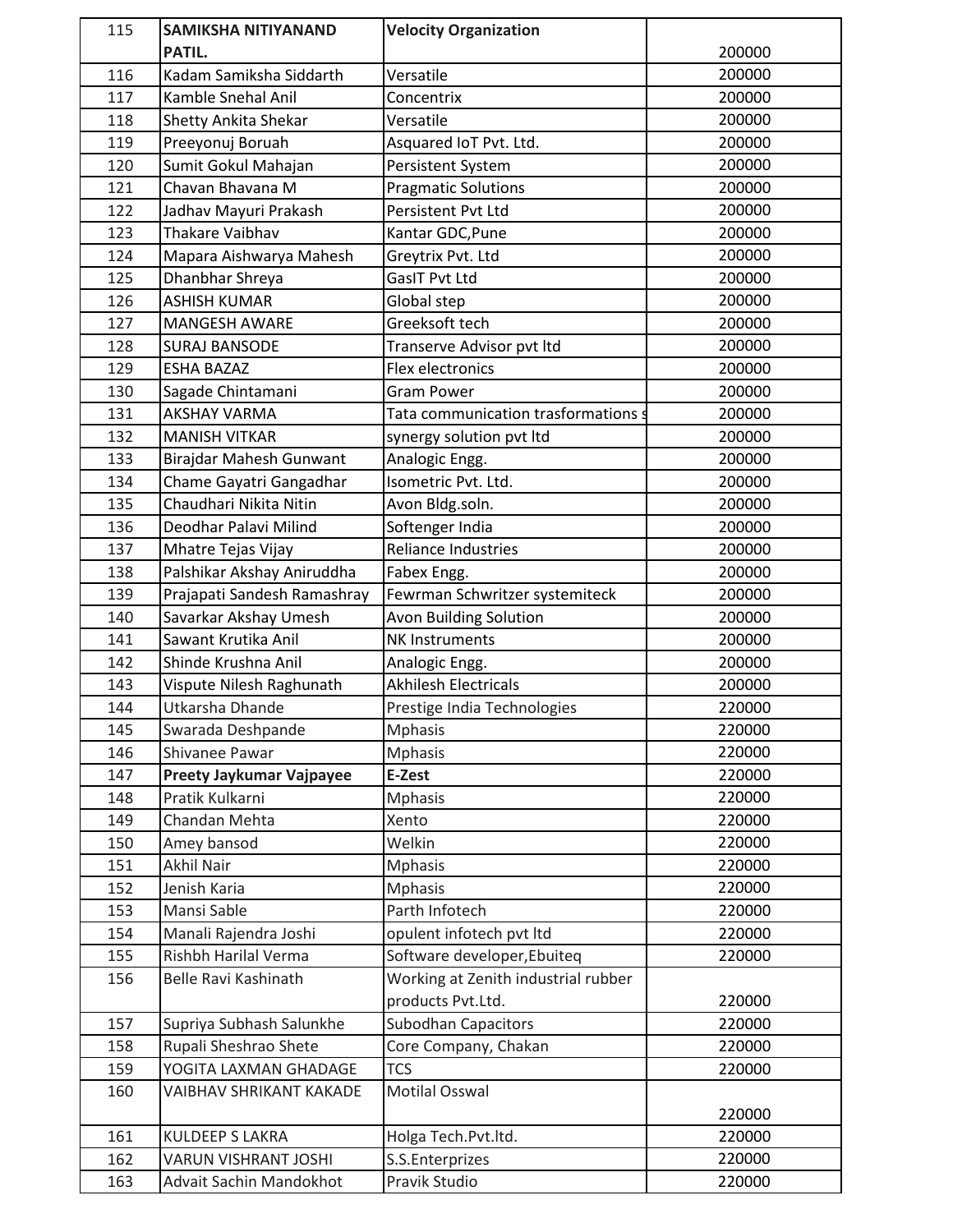| 164 | PRANALI VIJAY CHAVAN            | Pride group of companies             | 220000 |
|-----|---------------------------------|--------------------------------------|--------|
| 165 | Namrata Tarachand Ghare         | Pride group of companies             | 220000 |
| 166 | Aditya Kishore Harne            | <b>Dirict Group</b>                  | 220000 |
| 167 | RAJESHWARI RAVINDRA             | Thundersoft                          |        |
|     | <b>KAMBLE</b>                   |                                      | 220000 |
| 168 | Anushri Anant Karale            | Pride group of companies             | 220000 |
| 169 | <b>VIVEK CHHOTELAL MAURYA</b>   | Adolf solution                       | 220000 |
| 170 | RAJESHWARI HANUMANT             | <b>Brainsis</b>                      |        |
|     | PADALE                          |                                      | 220000 |
| 171 | Satyajit Avinash Kashid         | <b>Mphasis</b>                       | 220000 |
| 172 | DATIR MANSI P.                  | <b>Mphasis</b>                       | 220000 |
| 173 | Nanaware Kiran Ramdas           | Winsoft Technologies India Pvt. Ltd. | 220000 |
| 174 | Chitare Akshay Mahadev          | Concentrix                           | 220000 |
| 175 | Survanta jankar                 | <b>Mphasis</b>                       | 220000 |
| 176 | Gadekar Shriya Moreshwar        | Emerson                              | 220000 |
| 177 | Tambe Akshay Ashok              | Emerson                              | 220000 |
| 178 | Salil Kulkarni                  | SAP Engg.                            | 220000 |
| 179 | Shubham Tanhaji Gavhane         | Tsl Marketing Pvt Ltd.               | 220000 |
| 180 | Shripad Falke                   | Reliance Jio                         | 240000 |
| 181 | Ashish Kumar Singh              | I Engineers                          | 240000 |
| 182 | <b>Shantiling Kapse</b>         | <b>ICICI Bank</b>                    | 250000 |
| 183 | Gitnajali Bagul                 | <b>TCS</b>                           | 250000 |
| 184 | Shubham Ghodekar                | Quick Heal                           | 250000 |
| 185 | Pratik Lodha                    | <b>FUSIONSTAK</b>                    | 250000 |
| 186 | Tushar Mukherjee                | <b>FUSIONSTAK</b>                    | 250000 |
| 187 | Shreyash Pawar                  | Principal                            | 250000 |
| 188 | Shraddha Kannurkar              | <b>SIEMENS</b>                       | 250000 |
| 189 | Pratiksha Pawar                 | <b>TCS</b>                           | 250000 |
| 190 | Tejaswini Salunkhe              | <b>TCS</b>                           | 250000 |
| 191 | Priya Retawade                  | Accenture                            | 250000 |
| 192 | Pratiksha Sitaram Pawar         | Trainee at TCS                       | 250000 |
| 193 | Priyanka Devram Retwade         | accenture                            | 250000 |
| 194 | Sejal Vikas Kale                | TSL Consulting pvt ltd               | 250000 |
| 195 | <b>Shantling Shivling Kapse</b> | icici bank, sending I card           | 250000 |
| 196 | Pranali Sanjay Bagal            | Cummins                              | 250000 |
| 197 | Kiran Kashinath Belle           | Hardware Design Engineer Adolf       |        |
|     |                                 | Solutions Pvt. Ltd. Pune             | 250000 |
| 198 | Pratik Pravin Bhanushali        | Mahindra vehicle Manufacturers       |        |
|     |                                 | Ltd.,                                | 250000 |
| 199 | Rushikesh Sanjay Bhosale        | Hardware Design Engineer Adolf       |        |
|     |                                 | Solutions Pvt. Ltd. Pune             | 250000 |
| 200 | Himanshu Anil Dakre             | Atandra Energy Pvt. Ltd, Chennai     |        |
|     |                                 |                                      | 250000 |
| 201 | Rushiraj Desai                  | Atandra Energy Pvt. Ltd, Chennai     |        |
|     |                                 |                                      | 250000 |
| 202 | Shraddha Sanjay Gavali          | Atandra Energy Pvt. Ltd, Chennai     |        |
|     |                                 |                                      | 250000 |
| 203 | <b>Ghadge Sarvesh</b>           | <b>Nagpur Metro</b>                  | 250000 |
| 204 | Santosh Balaji Jadhav           | <b>DISCOM</b>                        | 250000 |
| 205 | Kalyani Ananda Madane           | Atandra Energy Pvt. Ltd, Chennai     |        |
|     |                                 |                                      | 250000 |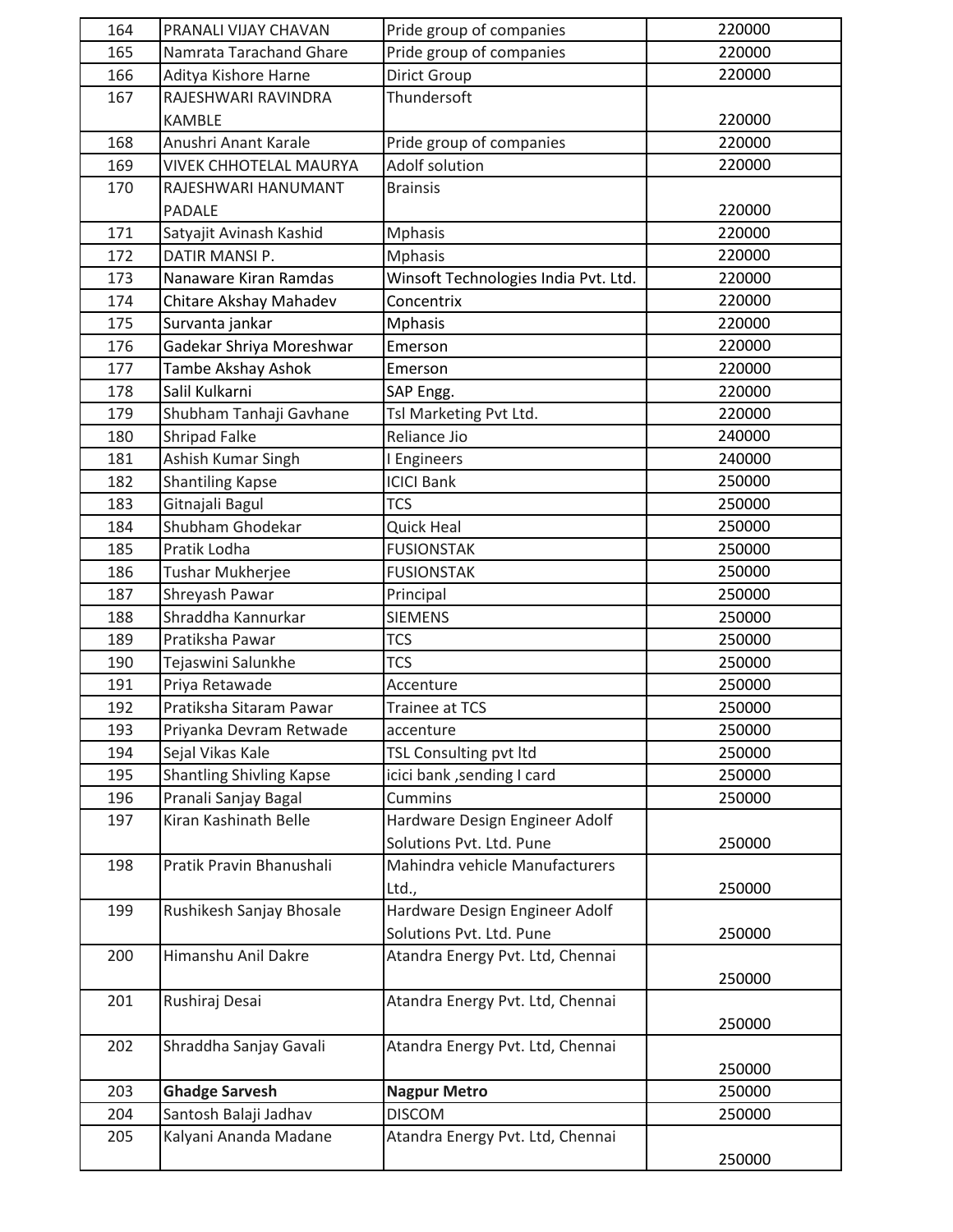| 206 | Maraskolhe Deepak Ashok             | Atandra Energy Pvt. Ltd, Chennai    |        |
|-----|-------------------------------------|-------------------------------------|--------|
|     |                                     |                                     | 250000 |
| 207 | Panhale Ajit Shyamrao               | E- Cart Delivery Busniess           | 250000 |
| 208 | Pankaj Raman Pawar                  | DDK India Pvt. Ltd.                 | 250000 |
| 209 | Vinitkumar Ramlu Tirnagarwar        | Atandra Energy Pvt. Ltd, Chennai    |        |
|     |                                     |                                     | 250000 |
| 210 | Akash Rajaram Walunjkar             | Atandra Energy Pvt. Ltd, Chennai    |        |
|     |                                     |                                     | 250000 |
| 211 | DARSHANA SANTOSH                    | <b>TCS</b>                          |        |
|     | <b>GAIKWAD</b>                      |                                     | 250000 |
| 212 | <b>GHATE DHANASHREE N.</b>          | SBEM pvt.ltd.                       | 250000 |
| 213 | Swamy Vishakha Vishwanath           | Zensoft Services                    | 250000 |
| 214 | Manasi Jain                         | Idmission                           | 250000 |
| 215 | Kothavale Ankita Vijay              | Skroma Switches                     | 250000 |
| 216 | Mahale Apurva Shailendra            | <b>Tecsec</b>                       | 250000 |
| 217 | Raut Gouri Somnath                  | Versa Control                       | 250000 |
| 218 | Zambre Tanuja Pramod                | Skroma Switches                     | 250000 |
| 219 | Pampitwar Rasika                    | <b>Skroma Switches</b>              | 250000 |
| 220 | Mayur Kishor Hiwarkar               | Full stack developer at capgemini   |        |
|     |                                     |                                     | 250000 |
| 221 | Nikhil Balu Kothawale               | Software engg at Inventive Infotech |        |
|     |                                     |                                     | 250000 |
| 222 | Ivan Pillay                         | Harbinger                           | 300000 |
| 223 | Muskaan Khan                        | Harbinger                           | 300000 |
| 224 | Siddesh Garsund                     | <b>Bitwise</b>                      | 300000 |
| 225 | Purva Lila                          | <b>Bitwise</b>                      | 300000 |
| 226 | Omkar Buchade                       | <b>Bitwise</b>                      | 300000 |
| 227 | Mayuri Jadhav                       | Zensar                              | 300000 |
| 228 | <b>Kunal Parkar</b>                 | Zensar                              | 300000 |
| 229 | Aishwarya Pravin Patil              | Whirlpool of India Ltd, Design      |        |
|     |                                     | Engineer                            | 300000 |
| 230 | Tushar Mhataji Devkar               | Deepak Fertilizers and              |        |
|     |                                     | Petrochemicals Corporation LTD,     |        |
|     |                                     | Mumbai                              | 300000 |
| 231 | <b>Guruprasad Anil Khaire</b>       | Revine Technologies Pvt. Ltd, Pune  |        |
|     |                                     |                                     | 300000 |
| 232 | Shweta Suresh Nakhate               | M S E D COMPANY LTD                 | 300000 |
| 233 | Snehal Rajendra Patil               | AK Automation, Mumbai               | 300000 |
| 234 | ATUL AKSHAY PANDHARE                | Zensar Technologies Ltd             | 300000 |
| 235 | <b>VAISHNAVI SHIVAJI</b>            | Feurmann                            |        |
|     | CHANDRAWANSHI                       |                                     | 300000 |
| 236 | PARMANE SNEHAL M.                   | Zensar                              | 300000 |
| 237 | Anantulwar Rahul Rajkumar           | Harbinger                           |        |
|     |                                     |                                     | 300000 |
| 238 | Deshmukh Vaidehi Gorakhnath Bitwise |                                     |        |
|     |                                     |                                     | 300000 |
| 239 | Patekar Suyash Rajesh               | Zensar                              | 300000 |
| 240 | Shubham Pawar                       | Pari Automation                     | 300000 |
| 241 | Shravani Jadhav                     | Syntel                              | 310000 |
| 242 | Shripad Falke                       | Syntel                              | 310000 |
| 243 | Shradha kashid                      | Syntel                              | 310000 |
| 244 | Mayuri Jadhav                       | Syntel                              | 310000 |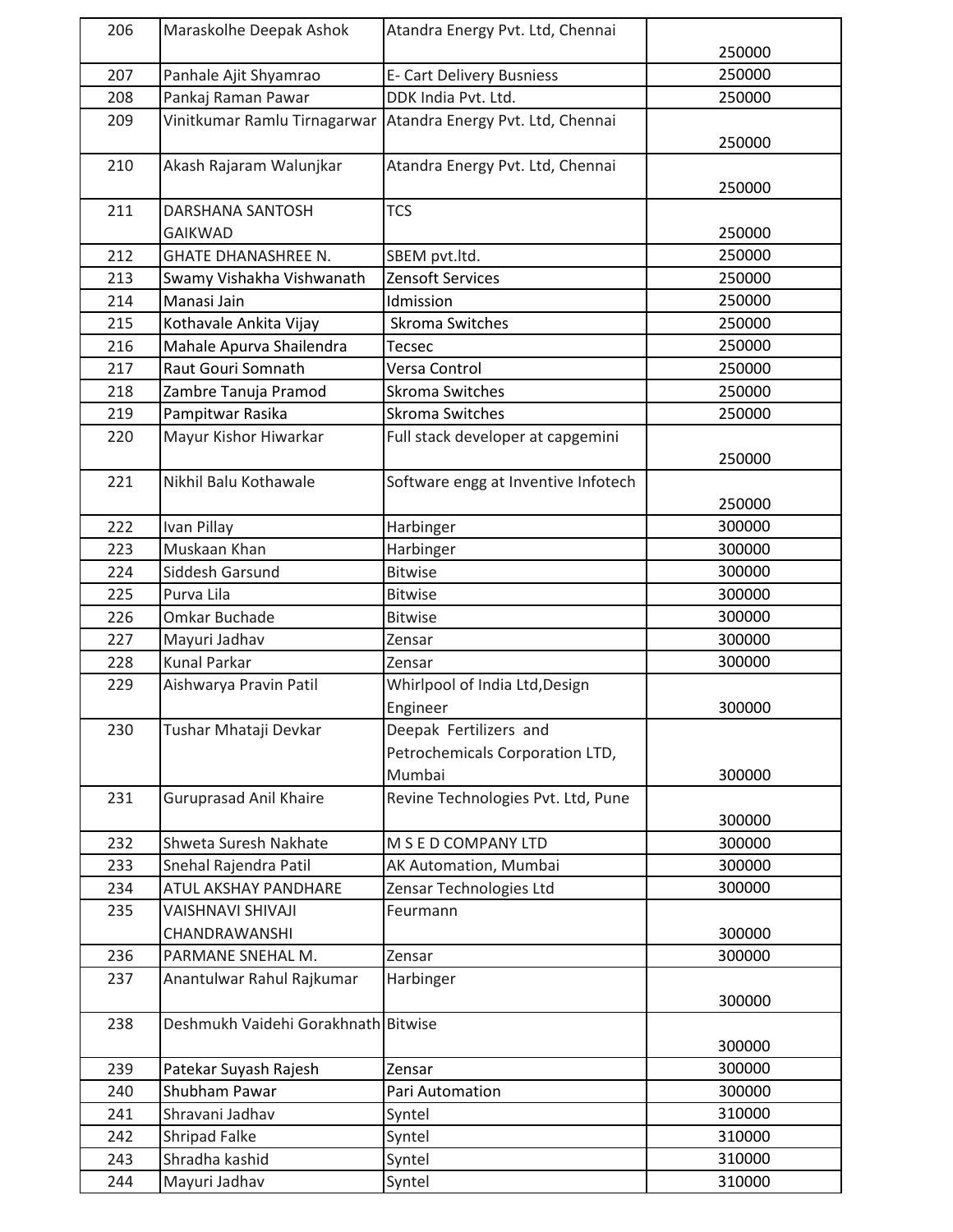| 245 | Pratik Lodha                        | Syntel                           | 310000 |
|-----|-------------------------------------|----------------------------------|--------|
| 246 | Margi Adesara                       | Syntel                           | 310000 |
| 247 | Anurag Thoke                        | Syntel                           | 310000 |
| 248 | Shivani Bhakare                     | Syntel                           | 310000 |
| 249 | Shreyash Pawar                      | Syntel                           | 310000 |
| 250 | Rushabh Rapatwar                    | Syntel                           | 310000 |
| 251 | Siddhesh Pande                      | Syntel                           | 310000 |
| 252 | Nilesh Mehata                       | Syntel                           | 310000 |
| 253 | Prajakta Khedekar                   | Syntel                           | 310000 |
| 254 | Jimil Gandhi                        | Syntel                           | 310000 |
| 255 | <b>Bhushan Mali</b>                 | Syntel                           | 310000 |
| 256 | Anurag Nagorao Thoke                | syntel                           | 310000 |
| 257 | Jimil Dilip Gandhi                  | syntel                           | 310000 |
| 258 | Alwani Sonali Vijaykumar            | Syntel                           | 310000 |
| 259 | <b>Baghel Ankit Ramesh</b>          | Syntel                           | 310000 |
| 260 | Borade Vaishnavi Vilas              | Syntel                           | 310000 |
| 261 | Jadhav Sneha Vijay                  | Syntel                           | 310000 |
| 262 | Navgire Siyona Vinod                | Syntel                           | 310000 |
| 263 | Nawale Eshwari Sunil                | Syntel                           | 310000 |
| 264 | Patil Priyanka Sahebrao             | Syntel                           | 310000 |
| 265 | Suvarnakhandi Pooja Chandrak Syntel |                                  | 310000 |
| 266 | Jain Pranjal Ajitkumar              | Syntel                           | 310000 |
| 267 | Suchit Adak                         | Zensar                           | 320000 |
| 268 | Shashank Milind Patwardhan          | Zensar                           |        |
|     |                                     |                                  | 320000 |
| 269 | Preet Nilesh Dalsania               | Zensar                           | 320000 |
| 270 | Omkar Buchade                       | Zensar                           | 320000 |
| 271 | Kaveri Kedar                        | Zensar                           | 320000 |
| 272 | Supriya Hinge                       | Cybage                           | 320000 |
| 273 | Aswathy Sreenivasan                 | Cybage                           | 320000 |
| 274 | Anushree Gawande                    | Cybage                           | 320000 |
| 275 | Supriya Sunil Hinge                 | cybage                           | 320000 |
| 276 | Nagargoje Satvik Shrridhar          | <b>Tech Mahindra</b>             | 325000 |
| 277 | Chetna Raut                         | Centium                          | 350000 |
| 278 | Neha Pramod Kirange                 | Centium                          | 350000 |
| 279 | Kruthi Kanukuntla                   | Centium                          | 350000 |
| 280 | Shraddha Kannurkar                  | Centium                          | 350000 |
| 281 | Ajinkya Avinash Dani                | Kone Cranes Ltd.                 | 350000 |
| 282 | Nikita Prakash Gotmare              | Kone Cranes Ltd.                 | 350000 |
| 283 | Chaitanya Sudhir Hemade             | Kone Cranes Ltd.                 | 350000 |
| 284 | Samruddhi Gajanan Kuchik            | Kone Cranes Ltd.                 | 350000 |
| 285 | Shreyash Pawar                      | Infosys                          | 360000 |
| 286 | <b>Abhishek Naik</b>                | Infosys                          | 360000 |
| 287 | Pooja Maske                         | Infosys                          | 360000 |
| 288 | Ashwini arun kawade                 | Software engg. At Infosysy       | 360000 |
| 289 | Pooja Hanumantrao Maske             | trainy in infosys, sending icard | 360000 |
| 290 | SONIYA CHANDRASHEKHAR               | Infosys                          |        |
|     | <b>BONDALE</b>                      |                                  |        |
|     |                                     |                                  | 360000 |
| 291 | <b>TUSHAR REWATKAR</b>              | Infosys                          | 360000 |
| 292 | Swarada Deshpande                   | <b>Screen Magic</b>              | 366000 |
| 293 | Shubham Ghodekar                    | Amdocs                           | 380000 |